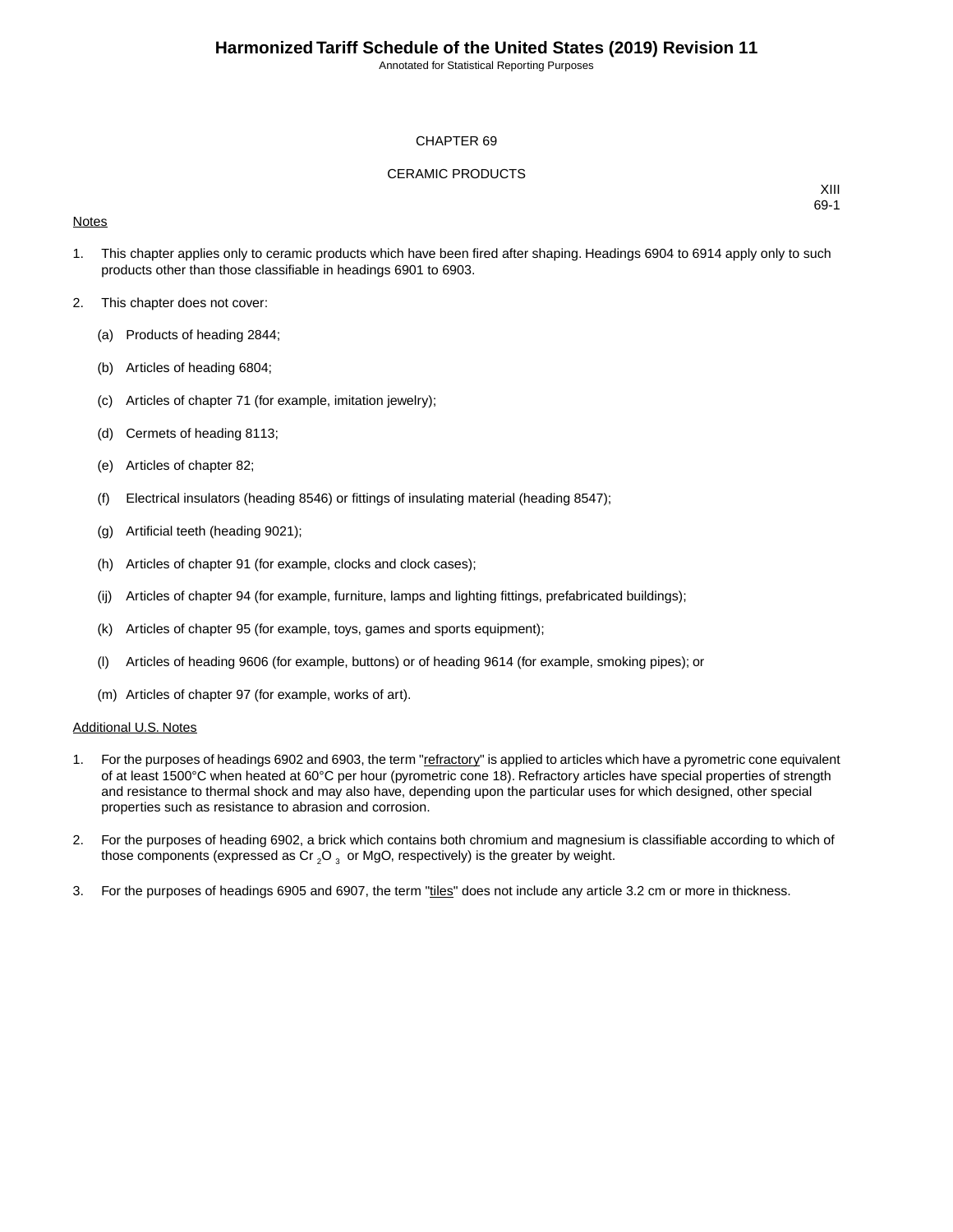Annotated for Statistical Reporting Purposes

- 5. For the purposes of headings 6909 through 6914:
	- (a) The terms "porcelain,""china" and"chinaware"embrace ceramic ware (other than stoneware), whether or not glazed or decorated, having a fired white body (unless artificially colored) which will not absorb more than 0.5 percent of its weight of water and is translucent in thicknesses of several millimeters. The term"stoneware" as used in this note, embraces ceramic ware which contains clay as an essential ingredient, is not commonly white, will absorb not more than 3 percent of its weight of water, and is naturally opaque (except in very thin pieces) even when absorption is less than 0.1 percent.
	- (b) The term "bone chinaware" embraces chinaware or porcelain the body of which contains 25 percent or more of calcined bone or tricalcium phosphate.
	- (c) The term "earthenware" embraces ceramic ware, whether or not glazed or decorated, having a fired body which contains clay as an essential ingredient, and will absorb more than 3 percent of its weight of water.
	- (d) The water absorption of a ceramic body shall be determined by ASTM test method designated C373 (except that test specimens may have a minimum weight of 10 g, and may have one large surface glazed).
- 6. For the purposes of headings 6911 and 6912:
	- (a) The term "*available in specified sets*" embraces plates, cups, saucers and other articles principally used for preparing, serving or storing food or beverages, or food or beverage ingredients, which are sold or offered for sale in the same pattern, but no article is classifiable as being "available in specified sets" unless it is of a pattern in which at least the articles listed below in (b) of this note are sold or offered for sale.
	- (b) If each of the following articles is sold or offered for sale in the same pattern, the classification hereunder in subheadings 6911.10.35, 6911.10.37, 6911.10.38, 6912.00.35 or 6912.00.39, of all articles of such pattern shall be governed by the aggregate value of the following articles in the quantities indicated, as determined by the appropriate customs officer under section 402 of the Tariff Act of 1930, as amended, whether or not such articles are imported in the same shipment:
		- 12 plates of the size nearest to 26.7 cm in maximum dimension, sold or offered for sale,
		- 12 plates of the size nearest to 15.3 cm in maximum dimension, sold or offered for sale,
		- 12 tea cups and their saucers, sold or offered for sale,
		- 12 soups of the size nearest to 17.8 cm in maximum dimension, sold or offered for sale,
		- 12 fruits of the size nearest to 12.7 cm in maximum dimension, sold or offered for sale,
		- 1 platter or chop dish of the size nearest to 38.1 cm in maximum dimension, sold or offered for sale,
		- 1 open vegetable dish or bowl of the size nearest to 25.4 cm in maximum dimension, sold or offered for sale,
		- 1 sugar of largest capacity, sold or offered for sale,
		- 1 creamer of largest capacity, sold or offered for sale.

If either soups or fruits are not sold or offered for sale, 12 cereals of the size nearest to 15.3 cm in maximum dimension, sold or offered for sale, shall be substituted therefor.

- (c) The percentage of water absorption of cast and jiggered ceramic articles of the same pattern, which are "available in specified sets" and which are imported together in a ratio of at least 5 jiggered articles to 1 cast article in the same shipment shall be the average water absorption of such cast and jiggered articles, of the same pattern in the shipment, which average absorption shall be deemed to be equivalent to 5 percent of the water absorption of a representative sample of such cast articles plus 95 percent of the water absorption of a representative sample of such jiggered articles.
- 7. For the purposes of headings 6911, 6912 and 6913, those provisions which classify merchandise according to the value of each "article," an article is a single tariff entity which may consist of more than one piece. For example, a vegetable dish and its cover, or a beverage pot and its lid, imported in the same shipment, constitute an article.

#### **Statistical Notes**

- 1. For the purposes of headings 6904 and 6905, a "heat insulating" article, whether or not shaped, is one having a specific gravity of 1.2 or less and designed to impede or resist the flow of heat at temperatures above 870°C.
- 2. For the purposes of heading 6904:
	- (a) The term "solid bricks" refers to bricks containing not more than 25 percent voids.
	- (b) The term "hollow bricks" refers to bricks containing more than 25 percent voids.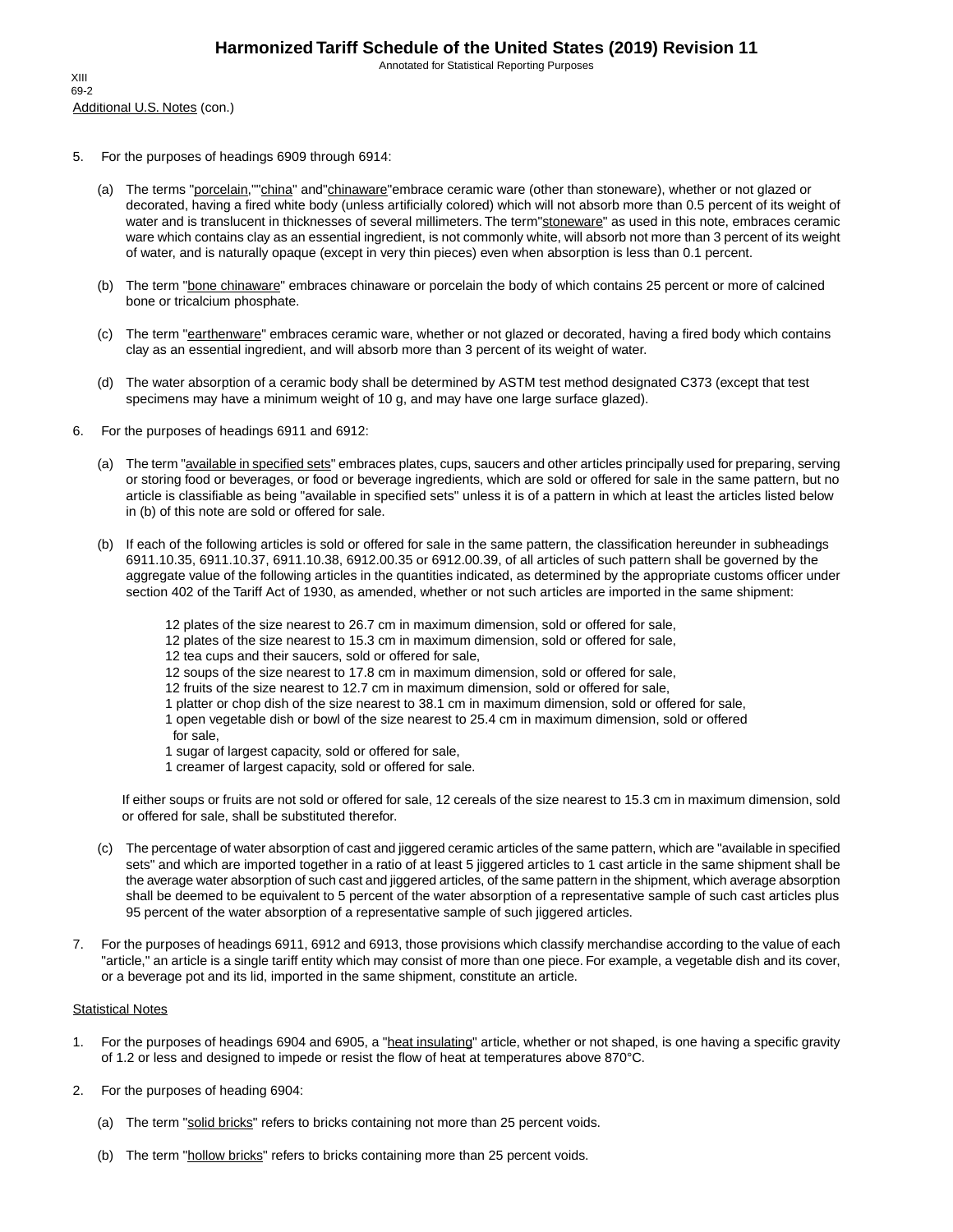Annotated for Statistical Reporting Purposes

| Heading/                 | Stat.       |                                                                                                                                                                                                                                  | Unit           |                            |   | Rates of Duty |            |
|--------------------------|-------------|----------------------------------------------------------------------------------------------------------------------------------------------------------------------------------------------------------------------------------|----------------|----------------------------|---|---------------|------------|
| Subheading               | Suf-<br>fix | <b>Article Description</b>                                                                                                                                                                                                       | of<br>Quantity | General                    | 1 | Special       | 2          |
|                          |             | I. GOODS OF SILICEOUS FOSSIL MEALS OR OF SIMILAR<br>SILICEOUS EARTHS, AND REFRACTORY GOODS                                                                                                                                       |                |                            |   |               |            |
| 6901.00.00               |             | 00 Bricks, blocks, tiles and other ceramic goods of siliceous fossil<br>meals (for example, kieselguhr, tripolite or diatomite) or of                                                                                            |                |                            |   |               | 30%        |
| 6902                     |             | Refractory bricks, blocks, tiles and similar refractory ceramic<br>constructional goods, other than those of siliceous fossil meals<br>or similar siliceous earths:                                                              |                |                            |   |               |            |
| 6902.10                  |             | Containing by weight, singly or together, more than 50<br>percent of the elements magnesium, calcium or chromium,<br>expressed as MgO, CaO or $Cr_2O_3$ :                                                                        |                |                            |   |               |            |
| 6902.10.10 00            |             |                                                                                                                                                                                                                                  |                |                            |   |               | 13%        |
| 6902.10.50 00<br>6902.20 |             | Containing by weight more than 50 percent of alumina<br>$(Al_2O_3)$ , of silica $(SiO_2)$ or of a mixture or compound of<br>these products:                                                                                      |                |                            |   |               | 30%        |
| 6902.20.10               | 10          |                                                                                                                                                                                                                                  | thousand       | Free <sup>1/</sup>         |   |               | 25%        |
|                          |             |                                                                                                                                                                                                                                  |                |                            |   |               |            |
|                          | 20          |                                                                                                                                                                                                                                  |                |                            |   |               |            |
| 6902.20.50               | 10          |                                                                                                                                                                                                                                  |                | $\cdot$ Free $\frac{1}{2}$ |   |               | 30%        |
|                          | 20          |                                                                                                                                                                                                                                  |                |                            |   |               |            |
| 6902.90<br>6902.90.10    |             | Other:                                                                                                                                                                                                                           |                | Free <sup>1/</sup>         |   |               | 25%        |
|                          | 10          |                                                                                                                                                                                                                                  |                |                            |   |               |            |
|                          | 20          |                                                                                                                                                                                                                                  |                |                            |   |               |            |
| 6902.90.50               | 10          |                                                                                                                                                                                                                                  |                | $r = \frac{1}{2}$          |   |               | 30%        |
|                          | 20          |                                                                                                                                                                                                                                  |                |                            |   |               |            |
| 6903                     |             | Other refractory ceramic goods (for example, retorts, crucibles,<br>muffles, nozzles, plugs, supports, cupels, tubes, pipes, sheaths<br>and rods), other than those of siliceous fossil meals or of similar<br>siliceous earths: |                |                            |   |               |            |
| 6903.10.00 00            |             | Containing by weight more than 50 percent of graphite or                                                                                                                                                                         |                |                            |   |               | 45%        |
| 6903.20.00 00            |             | Containing by weight more than 50 percent of alumina<br>$(Al_2O_3)$ or of a mixture or compound of alumina and of silica                                                                                                         |                |                            |   |               |            |
| 6903.90.00               |             |                                                                                                                                                                                                                                  |                | Free <sup>1/</sup>         |   |               | 30%<br>30% |
|                          | 10          |                                                                                                                                                                                                                                  |                |                            |   |               |            |
|                          | 50          |                                                                                                                                                                                                                                  |                |                            |   |               |            |
|                          |             |                                                                                                                                                                                                                                  |                |                            |   |               |            |
|                          |             |                                                                                                                                                                                                                                  |                |                            |   |               |            |
|                          |             |                                                                                                                                                                                                                                  |                |                            |   |               |            |
|                          |             |                                                                                                                                                                                                                                  |                |                            |   |               |            |
|                          |             |                                                                                                                                                                                                                                  |                |                            |   |               |            |
|                          |             |                                                                                                                                                                                                                                  |                |                            |   |               |            |
|                          |             |                                                                                                                                                                                                                                  |                |                            |   |               |            |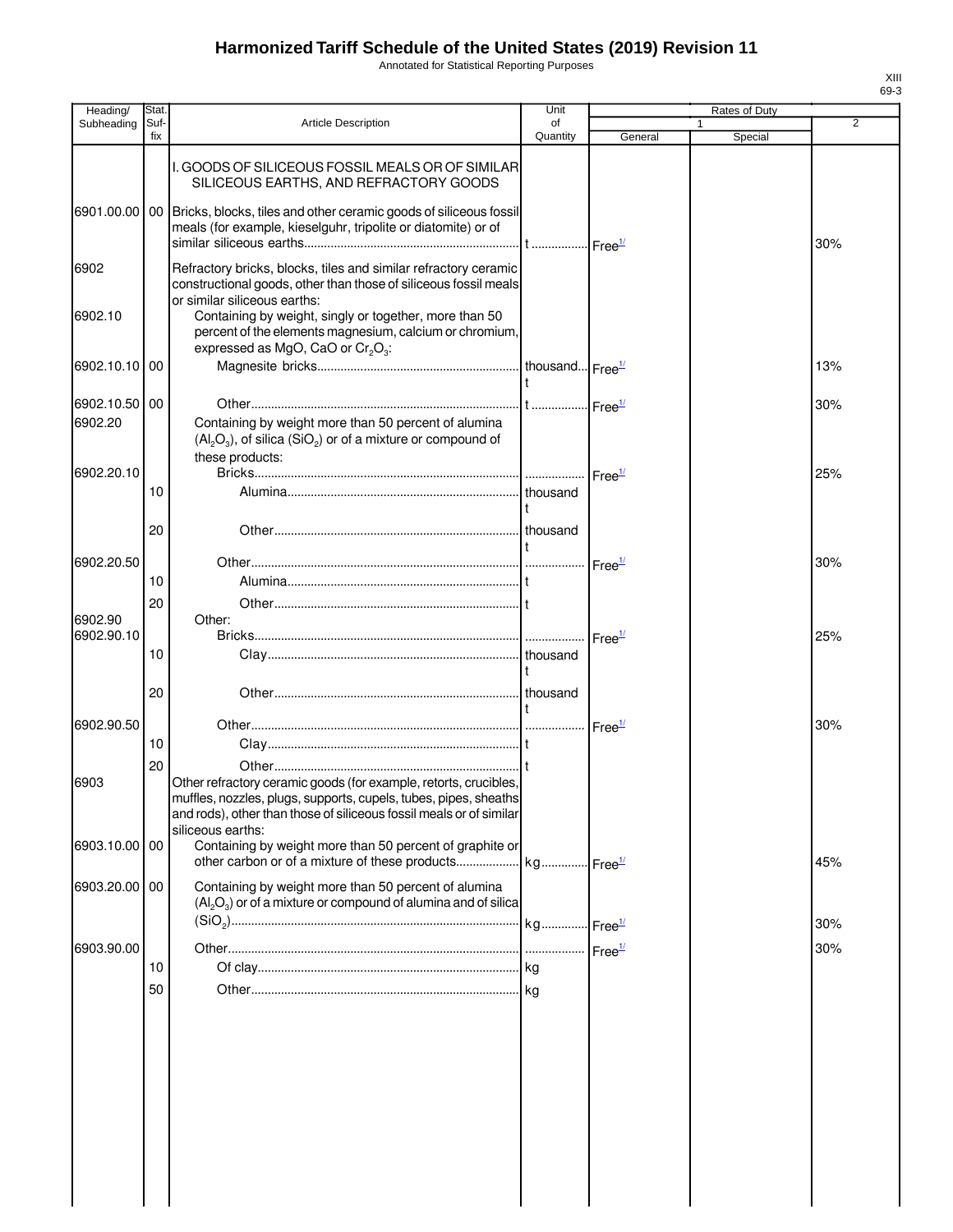Annotated for Statistical Reporting Purposes

| Heading/           | Stat.       |                                                                                                                                                   | Unit           |                        | Rates of Duty                                                                         |      |
|--------------------|-------------|---------------------------------------------------------------------------------------------------------------------------------------------------|----------------|------------------------|---------------------------------------------------------------------------------------|------|
| Subheading         | Suf-<br>fix | <b>Article Description</b>                                                                                                                        | of<br>Quantity | General                | 1<br>Special                                                                          | 2    |
|                    |             | II. OTHER CERAMIC PRODUCTS:                                                                                                                       |                |                        |                                                                                       |      |
| 6904               |             | Ceramic building bricks, flooring blocks, support or filler tiles<br>and the like:                                                                |                |                        |                                                                                       |      |
| 6904.10.00         |             | Solid bricks:                                                                                                                                     |                | $I$ Free $\frac{1}{2}$ |                                                                                       | Free |
|                    | 10          |                                                                                                                                                   |                |                        |                                                                                       |      |
|                    | 20          | Hollow bricks:                                                                                                                                    |                |                        |                                                                                       |      |
|                    | 30<br>40    |                                                                                                                                                   |                |                        |                                                                                       |      |
| 6904.90.00<br>6905 | 00          | Roofing tiles, chimney pots, cowls, chimney liners, architectural                                                                                 |                |                        |                                                                                       | 30%  |
| 6905.10.00 00      |             | ornaments and other ceramic constructional goods:                                                                                                 |                |                        | Free (A, AU, BH,<br>CA, CL, CO, D, E,<br>IL, JO, KR, MA,                              | 55%  |
|                    |             |                                                                                                                                                   |                |                        | MX, OM, P, PA,<br>PE, SG)                                                             |      |
| 6905.90.00         |             |                                                                                                                                                   |                | $3.2\%$ <sup>1/</sup>  | Free (A, AU, BH,<br>CA, CL, CO, D, E,<br>IL, JO, KR, MA,<br>MX, OM, P, PA,<br>PE, SG) | 30%  |
|                    | 10          |                                                                                                                                                   |                |                        |                                                                                       |      |
| 6906.00.00         | 50          |                                                                                                                                                   |                |                        |                                                                                       | 30%  |
| 6907               |             | Ceramic flags and paving, hearth or wall tiles; ceramic mosaic<br>cubes and the like, whether or not on a backing; finishing<br>ceramics:         |                |                        |                                                                                       |      |
| 6907.21            |             | Flags and paving, hearth or wall tiles, other than those of<br>subheading 6907.30 and 6907.40:<br>Of a water absorption coefficient by weight not |                |                        |                                                                                       |      |
| 6907.21.10         |             | exceeding 0.5%:                                                                                                                                   |                |                        | Free (AU, BH, CA,                                                                     | 55%  |
|                    |             |                                                                                                                                                   |                |                        | CL, CO, D, E, IL,<br>JO, MA, MX, OM,<br>P, PA, PE, SG)<br>3.7% (KR)                   |      |
|                    | 05          | Tiles, whether or not rectangular, the largest<br>surface area of which is capable of being<br>enclosed in a square the side of which is less     |                |                        |                                                                                       |      |
|                    | 11          | Other:<br>Tiles, the largest surface area of which is<br>capable of being enclosed in a square the                                                |                |                        |                                                                                       |      |
|                    | 51          |                                                                                                                                                   |                |                        |                                                                                       |      |
|                    |             |                                                                                                                                                   |                |                        |                                                                                       |      |
|                    |             |                                                                                                                                                   |                |                        |                                                                                       |      |
|                    |             |                                                                                                                                                   |                |                        |                                                                                       |      |
|                    |             |                                                                                                                                                   |                |                        |                                                                                       |      |
|                    |             |                                                                                                                                                   |                |                        |                                                                                       |      |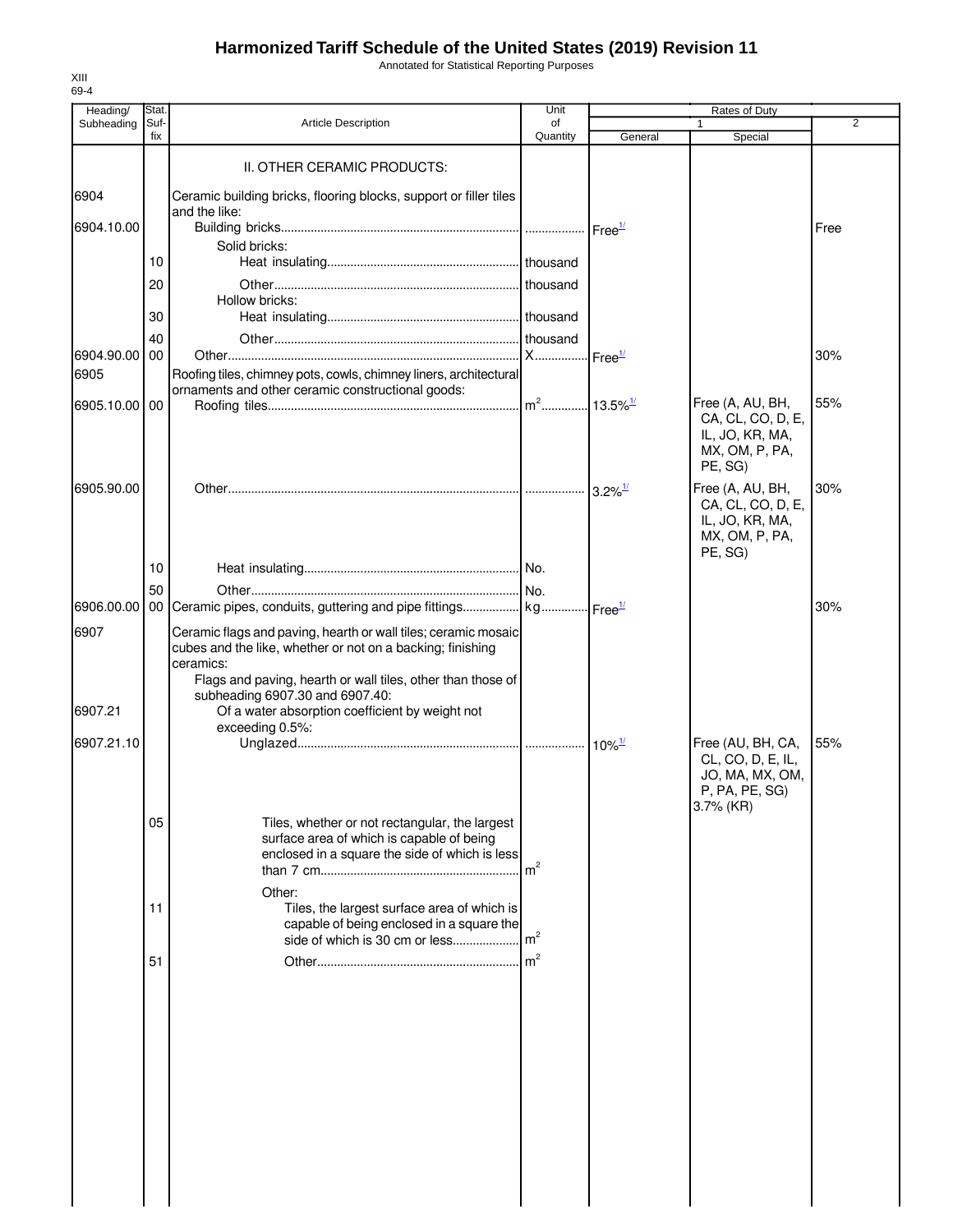Annotated for Statistical Reporting Purposes

| ×<br>۰.<br>۰,<br>۰. |
|---------------------|

| Heading/          | Stat.       |                                                                                                                                                                                                        | Unit                              |                      |                                                                                             |                |
|-------------------|-------------|--------------------------------------------------------------------------------------------------------------------------------------------------------------------------------------------------------|-----------------------------------|----------------------|---------------------------------------------------------------------------------------------|----------------|
| Subheading        | Suf-<br>fix | Article Description                                                                                                                                                                                    | of<br>Quantity                    |                      | 1                                                                                           | $\overline{2}$ |
| 6907 (con.)       |             | Ceramic flags and paving, hearth or wall tiles; ceramic mosaic<br>cubes and the like, whether or not on a backing; finishing                                                                           |                                   | General              | Special                                                                                     |                |
| 6907.21<br>(con.) |             | ceramics: (con.)<br>Flags and paving, hearth or wall tiles, other than those of<br>subheading 6907.30 and 6907.40: (con.)<br>Of a water absorption coefficient by weight not<br>exceeding 0.5%: (con.) |                                   |                      |                                                                                             |                |
|                   |             | Glazed:<br>The largest surface area of which is capable<br>of being enclosed in a square the side of which                                                                                             |                                   |                      |                                                                                             |                |
| 6907.21.20 00     |             | is less than 7 cm:<br>Having not over 3229 tiles per square<br>meter, most of which have faces bounded                                                                                                 |                                   | $10\%$ <sup>1/</sup> | Free (AU, BH, CA,                                                                           | 55%            |
|                   |             |                                                                                                                                                                                                        |                                   |                      | CL, CO, D, E, IL,<br>JO, MA, MX, OM,<br>P, PA, PE, SG)<br>$3.7\%$ (KR)                      |                |
| 6907.21.30 00     |             | Other:                                                                                                                                                                                                 |                                   |                      |                                                                                             |                |
|                   |             | The largest surface area of which is                                                                                                                                                                   | $m2$                              | $10\%$ <sup>1/</sup> | Free (A*, AU, BH,<br>CA, CL, CO, D, E,<br>IL, JO, MA, MX,<br>OM, P, PA, PE,<br>SG)          | 55%            |
| 6907.21.40 00     |             |                                                                                                                                                                                                        | m <sup>2</sup> 8.5% <sup>1/</sup> |                      | $3.7\%$ (KR)<br>Free (AU, BH, CA,<br>CL, CO, D, E, IL,<br>JO, MA, MX, OM,<br>P, PA, PE, SG) | 55%            |
| 6907.21.90        |             |                                                                                                                                                                                                        |                                   |                      | 3.1% (KR)<br>Free (AU, BH, CA,<br>CL, CO, D, E, IL,<br>JO, MA, MX, OM,<br>P, PA, PE, SG)    | 55%            |
|                   | 11          | Tiles, the largest surface area of which is<br>capable of being enclosed in a square the                                                                                                               |                                   |                      | 3.1% (KR)                                                                                   |                |
|                   | 51          |                                                                                                                                                                                                        |                                   |                      |                                                                                             |                |
|                   |             |                                                                                                                                                                                                        |                                   |                      |                                                                                             |                |
|                   |             |                                                                                                                                                                                                        |                                   |                      |                                                                                             |                |
|                   |             |                                                                                                                                                                                                        |                                   |                      |                                                                                             |                |
|                   |             |                                                                                                                                                                                                        |                                   |                      |                                                                                             |                |
|                   |             |                                                                                                                                                                                                        |                                   |                      |                                                                                             |                |
|                   |             |                                                                                                                                                                                                        |                                   |                      |                                                                                             |                |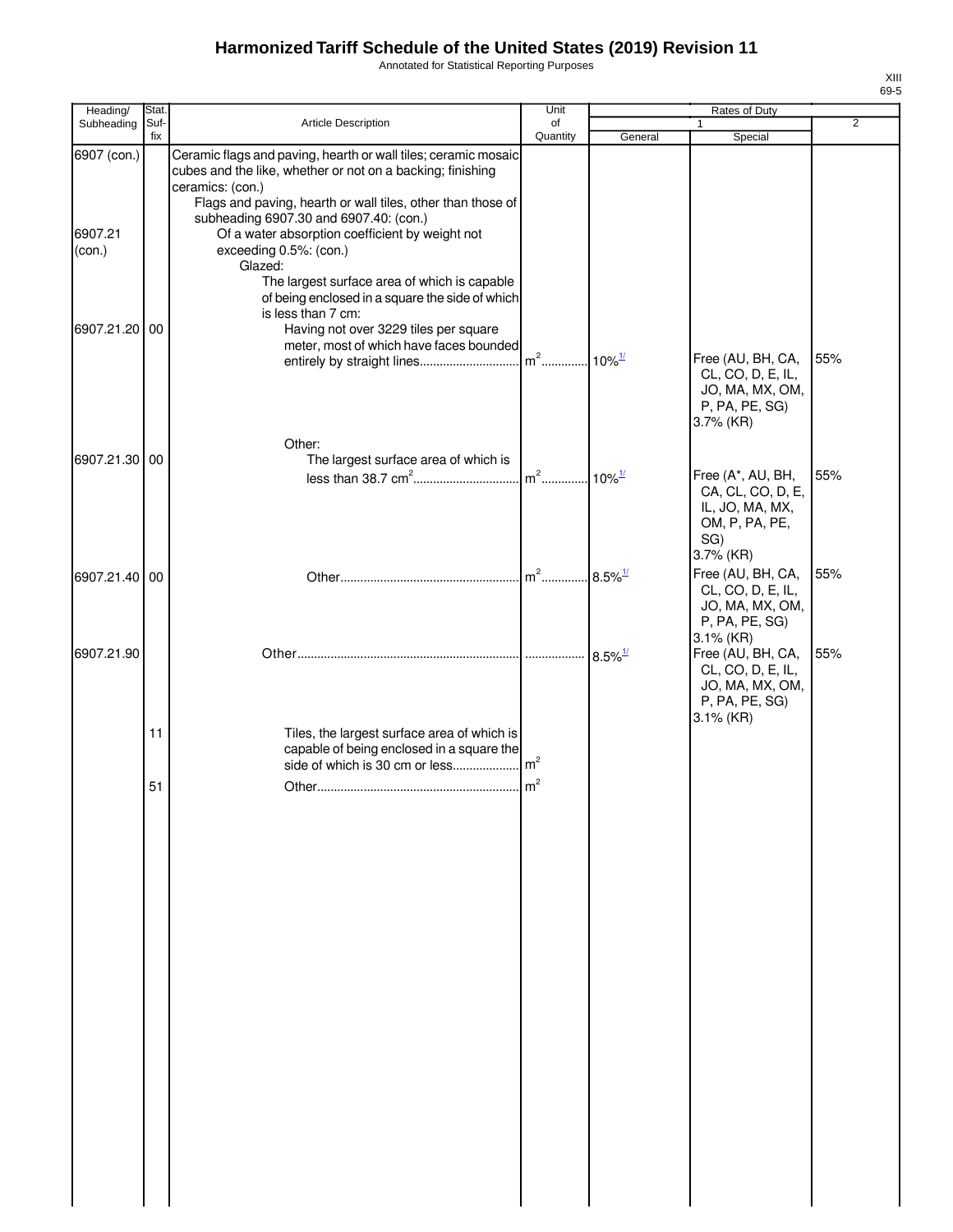Annotated for Statistical Reporting Purposes

| Heading/    | Stat.       |                                                                                                                                                                                                                                                           | Unit           |         | Rates of Duty                                                                            |                |
|-------------|-------------|-----------------------------------------------------------------------------------------------------------------------------------------------------------------------------------------------------------------------------------------------------------|----------------|---------|------------------------------------------------------------------------------------------|----------------|
| Subheading  | Suf-<br>fix | Article Description                                                                                                                                                                                                                                       | of<br>Quantity | General | $\mathbf{1}$<br>Special                                                                  | $\overline{2}$ |
| 6907 (con.) |             | Ceramic flags and paving, hearth or wall tiles; ceramic mosaic<br>cubes and the like, whether or not on a backing; finishing<br>ceramics: (con.)<br>Flags and paving, hearth or wall tiles, other than those of<br>subheading 6907.30 and 6907.40: (con.) |                |         |                                                                                          |                |
| 6907.22     |             | Of water absorption coefficient by weight exceeding<br>0.5 percent but not exceeding 10 percent:                                                                                                                                                          |                |         |                                                                                          |                |
| 6907.22.10  |             |                                                                                                                                                                                                                                                           |                |         | Free (AU, BH, CA,<br>CL, CO, D, E, IL,<br>JO, MA, MX, OM,<br>P, PA, PE, SG)<br>3.7% (KR) | 55%            |
|             | 05          | Tiles, whether or not rectangular, the largest<br>surface area of which is capable of being<br>enclosed in a square the side of which is less                                                                                                             |                |         |                                                                                          |                |
|             | 11          | Other:<br>Tiles, the largest surface area of which is<br>capable of being enclosed in a square the                                                                                                                                                        |                |         |                                                                                          |                |
|             | 51          |                                                                                                                                                                                                                                                           |                |         |                                                                                          |                |
|             |             |                                                                                                                                                                                                                                                           |                |         |                                                                                          |                |
|             |             |                                                                                                                                                                                                                                                           |                |         |                                                                                          |                |
|             |             |                                                                                                                                                                                                                                                           |                |         |                                                                                          |                |
|             |             |                                                                                                                                                                                                                                                           |                |         |                                                                                          |                |
|             |             |                                                                                                                                                                                                                                                           |                |         |                                                                                          |                |
|             |             |                                                                                                                                                                                                                                                           |                |         |                                                                                          |                |
|             |             |                                                                                                                                                                                                                                                           |                |         |                                                                                          |                |
|             |             |                                                                                                                                                                                                                                                           |                |         |                                                                                          |                |
|             |             |                                                                                                                                                                                                                                                           |                |         |                                                                                          |                |
|             |             |                                                                                                                                                                                                                                                           |                |         |                                                                                          |                |
|             |             |                                                                                                                                                                                                                                                           |                |         |                                                                                          |                |
|             |             |                                                                                                                                                                                                                                                           |                |         |                                                                                          |                |
|             |             |                                                                                                                                                                                                                                                           |                |         |                                                                                          |                |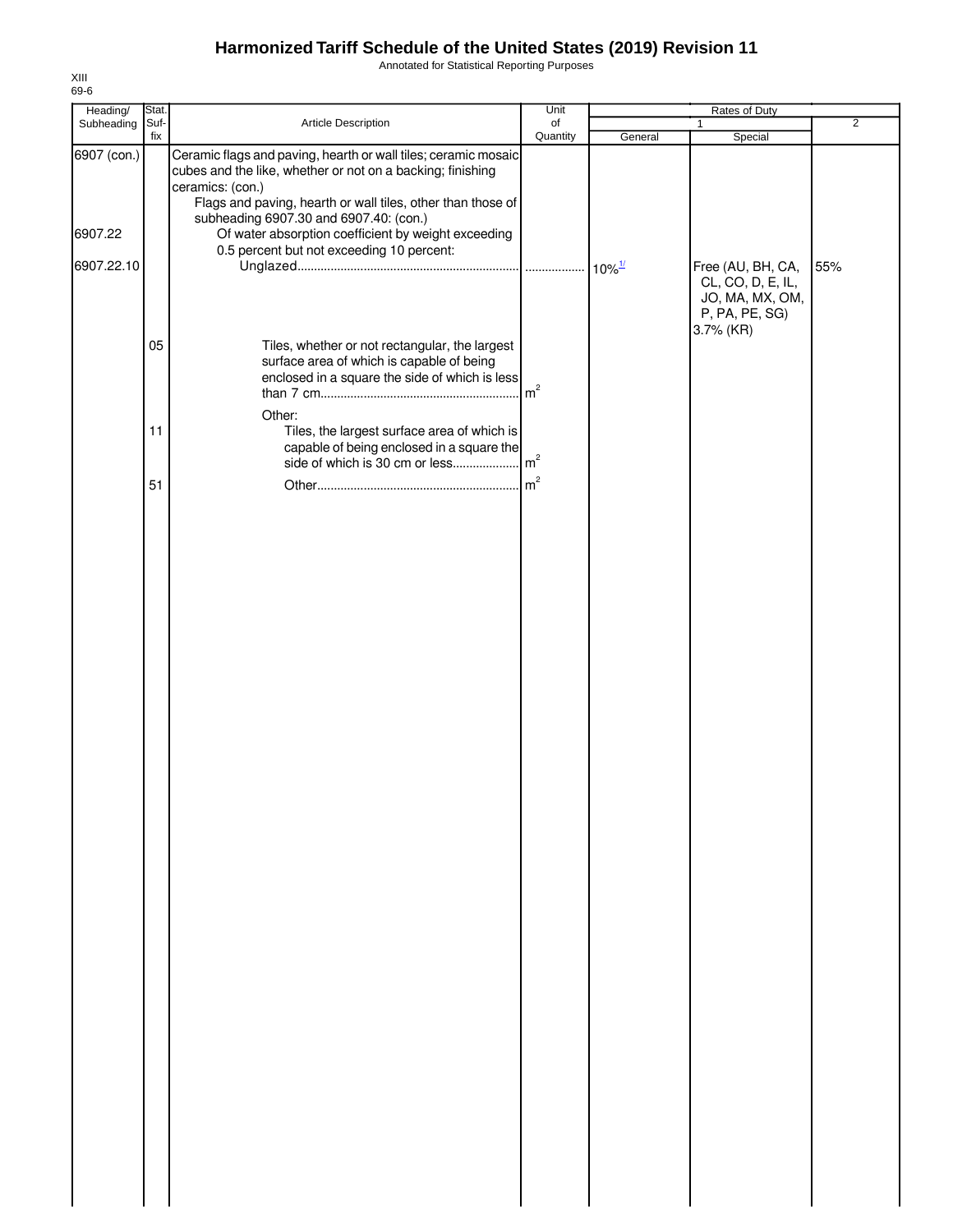Annotated for Statistical Reporting Purposes

| ×<br>۰.<br>×<br>۰. |  |
|--------------------|--|

| Heading/          | Stat.       |                                                                                                                                                                                                                  | Unit           |                       |                                                                                             |                |
|-------------------|-------------|------------------------------------------------------------------------------------------------------------------------------------------------------------------------------------------------------------------|----------------|-----------------------|---------------------------------------------------------------------------------------------|----------------|
| Subheading        | Suf-<br>fix | <b>Article Description</b>                                                                                                                                                                                       | of<br>Quantity | General               | 1<br>Special                                                                                | $\overline{2}$ |
| 6907 (con.)       |             | Ceramic flags and paving, hearth or wall tiles; ceramic mosaic<br>cubes and the like, whether or not on a backing; finishing<br>ceramics: (con.)                                                                 |                |                       |                                                                                             |                |
| 6907.22<br>(con.) |             | Flags and paving, hearth or wall tiles, other than those of<br>subheading 6907.30 and 6907.40: (con.)<br>Of water absorption coefficient by weight exceeding<br>0.5 percent but not exceeding 10 percent: (con.) |                |                       |                                                                                             |                |
|                   |             | Glazed:<br>The largest surface area of which is capable<br>of being enclosed in a square the side of which<br>is less than 7 cm:                                                                                 |                |                       |                                                                                             |                |
| 6907.22.20        | 00          | Having not over 3229 tiles per square<br>meter, most of which have faces bounded                                                                                                                                 |                |                       | Free (AU, BH, CA,<br>CL, CO, D, E, IL,                                                      | 55%            |
|                   |             |                                                                                                                                                                                                                  |                |                       | JO, MA, MX, OM,<br>P, PA, PE, SG)<br>3.7% (KR)                                              |                |
|                   |             | Other:                                                                                                                                                                                                           |                |                       |                                                                                             |                |
| 6907.22.30 00     |             | The largest surface area of which is                                                                                                                                                                             | $m2$           |                       | Free (A*, AU, BH,                                                                           | 55%            |
|                   |             |                                                                                                                                                                                                                  |                | $10\%$ <sup>1/</sup>  | CA, CL, CO, D, E,<br>IL, JO, MA, MX,<br>OM, P, PA, PE,<br>SG)<br>$3.7\%$ (KR)               |                |
| 6907.22.40 00     |             |                                                                                                                                                                                                                  |                |                       | Free (AU, BH, CA,                                                                           | 55%            |
|                   |             |                                                                                                                                                                                                                  |                |                       | CL, CO, D, E, IL,<br>JO, MA, MX, OM,<br>P, PA, PE, SG)<br>$3.1\%$ (KR)                      |                |
| 6907.22.90        |             |                                                                                                                                                                                                                  |                | $8.5\%$ <sup>1/</sup> | Free (AU, BH, CA,<br>CL, CO, D, E, IL,<br>JO, MA, MX, OM,<br>P, PA, PE, SG)<br>$3.1\%$ (KR) | 55%            |
|                   | 11          | Tiles, the largest surface area of which is<br>capable of being enclosed in a square the                                                                                                                         |                |                       |                                                                                             |                |
|                   | 51          |                                                                                                                                                                                                                  | m <sup>2</sup> |                       |                                                                                             |                |
|                   |             |                                                                                                                                                                                                                  |                |                       |                                                                                             |                |
|                   |             |                                                                                                                                                                                                                  |                |                       |                                                                                             |                |
|                   |             |                                                                                                                                                                                                                  |                |                       |                                                                                             |                |
|                   |             |                                                                                                                                                                                                                  |                |                       |                                                                                             |                |
|                   |             |                                                                                                                                                                                                                  |                |                       |                                                                                             |                |
|                   |             |                                                                                                                                                                                                                  |                |                       |                                                                                             |                |
|                   |             |                                                                                                                                                                                                                  |                |                       |                                                                                             |                |
|                   |             |                                                                                                                                                                                                                  |                |                       |                                                                                             |                |
|                   |             |                                                                                                                                                                                                                  |                |                       |                                                                                             |                |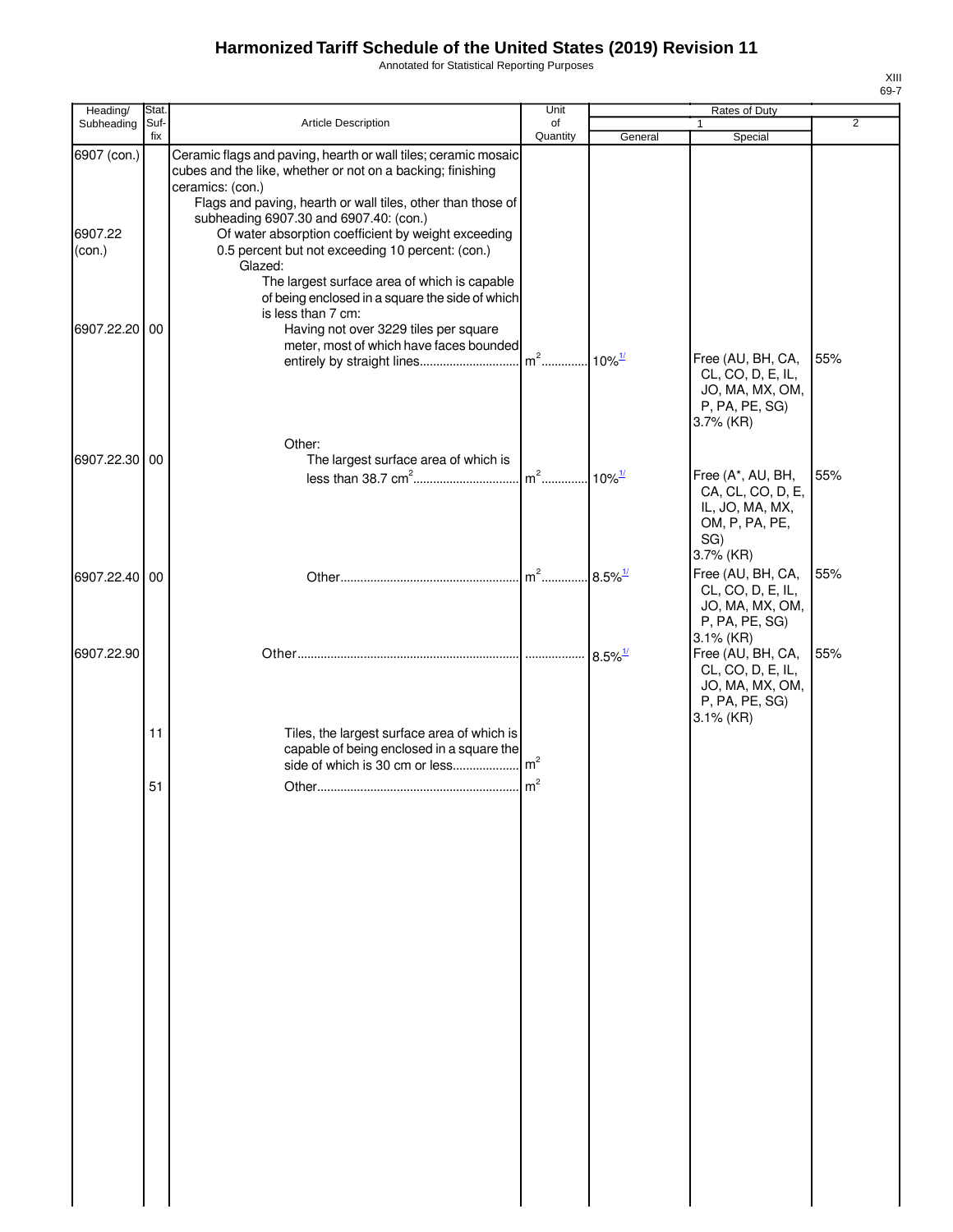Annotated for Statistical Reporting Purposes

| Heading/    | Stat.       |                                                                                                                                                                                                                                                           | Unit           |         |                                                                                          |                |
|-------------|-------------|-----------------------------------------------------------------------------------------------------------------------------------------------------------------------------------------------------------------------------------------------------------|----------------|---------|------------------------------------------------------------------------------------------|----------------|
| Subheading  | Suf-<br>fix | Article Description                                                                                                                                                                                                                                       | of<br>Quantity | General | 1<br>Special                                                                             | $\overline{2}$ |
| 6907 (con.) |             | Ceramic flags and paving, hearth or wall tiles; ceramic mosaic<br>cubes and the like, whether or not on a backing; finishing<br>ceramics: (con.)<br>Flags and paving, hearth or wall tiles, other than those of<br>subheading 6907.30 and 6907.40: (con.) |                |         |                                                                                          |                |
| 6907.23     |             | Of a water absorption coefficient by weight exceeding<br>10 percent:                                                                                                                                                                                      |                |         |                                                                                          |                |
| 6907.23.10  |             |                                                                                                                                                                                                                                                           |                |         | Free (AU, BH, CA,<br>CL, CO, D, E, IL,<br>JO, MA, MX, OM,<br>P, PA, PE, SG)<br>3.7% (KR) | 55%            |
|             | 05          | Tiles, whether or not rectangular, the largest<br>surface area of which is capable of being<br>enclosed in a square the side of which is less                                                                                                             |                |         |                                                                                          |                |
|             | 11          | Other:<br>Tiles, the largest surface area of which is<br>capable of being enclosed in a square the                                                                                                                                                        |                |         |                                                                                          |                |
|             | 51          |                                                                                                                                                                                                                                                           |                |         |                                                                                          |                |
|             |             |                                                                                                                                                                                                                                                           |                |         |                                                                                          |                |
|             |             |                                                                                                                                                                                                                                                           |                |         |                                                                                          |                |
|             |             |                                                                                                                                                                                                                                                           |                |         |                                                                                          |                |
|             |             |                                                                                                                                                                                                                                                           |                |         |                                                                                          |                |
|             |             |                                                                                                                                                                                                                                                           |                |         |                                                                                          |                |
|             |             |                                                                                                                                                                                                                                                           |                |         |                                                                                          |                |
|             |             |                                                                                                                                                                                                                                                           |                |         |                                                                                          |                |
|             |             |                                                                                                                                                                                                                                                           |                |         |                                                                                          |                |
|             |             |                                                                                                                                                                                                                                                           |                |         |                                                                                          |                |
|             |             |                                                                                                                                                                                                                                                           |                |         |                                                                                          |                |
|             |             |                                                                                                                                                                                                                                                           |                |         |                                                                                          |                |
|             |             |                                                                                                                                                                                                                                                           |                |         |                                                                                          |                |
|             |             |                                                                                                                                                                                                                                                           |                |         |                                                                                          |                |
|             |             |                                                                                                                                                                                                                                                           |                |         |                                                                                          |                |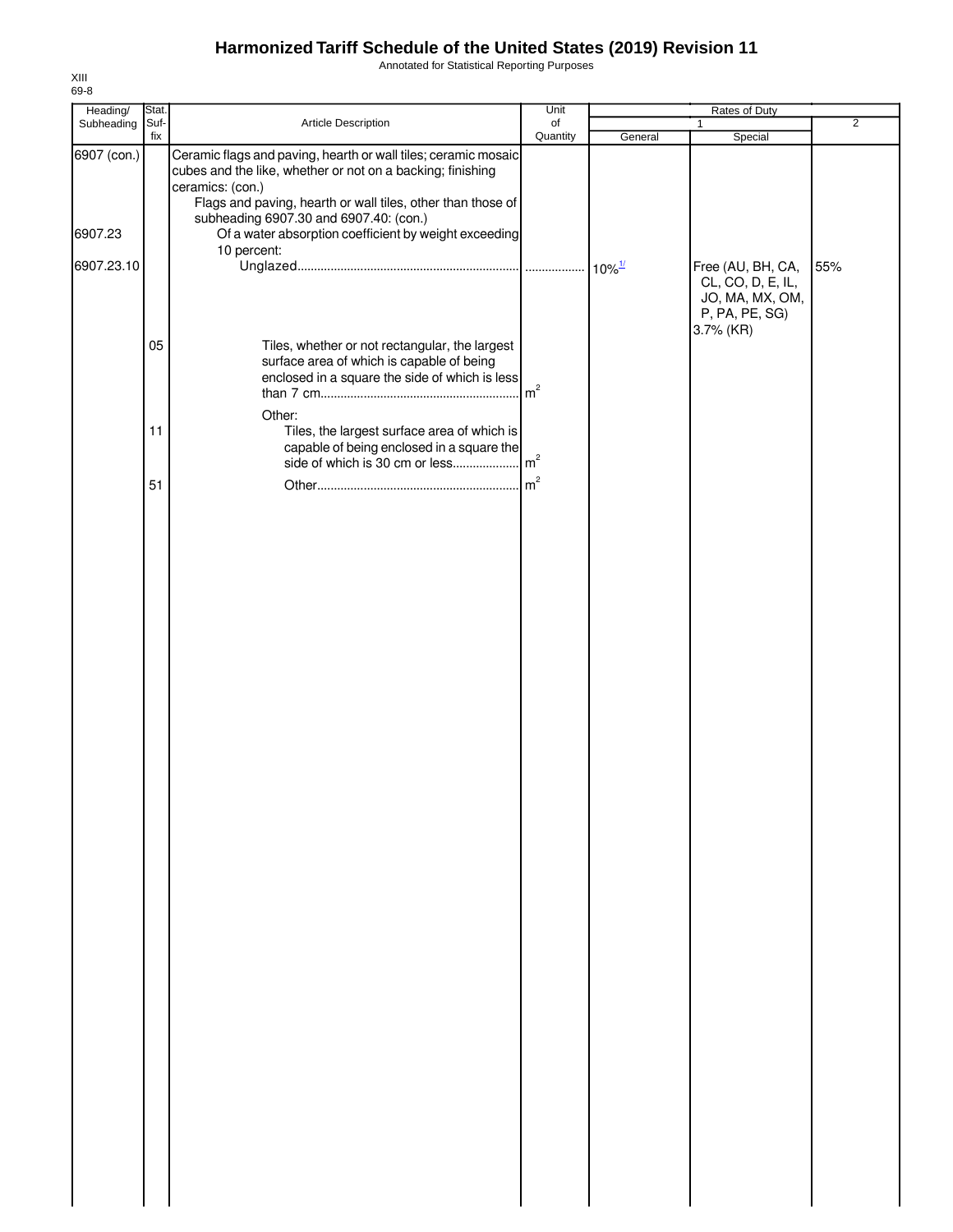Annotated for Statistical Reporting Purposes

| ۰.<br>۰.<br>۰, |
|----------------|

| Heading/          | Stat.       |                                                                                                                                                                                                                      | Unit           |                       |                                                                                                 |                |
|-------------------|-------------|----------------------------------------------------------------------------------------------------------------------------------------------------------------------------------------------------------------------|----------------|-----------------------|-------------------------------------------------------------------------------------------------|----------------|
| Subheading        | Suf-<br>fix | Article Description                                                                                                                                                                                                  | of<br>Quantity | General               | $\mathbf{1}$<br>Special                                                                         | $\overline{2}$ |
| 6907 (con.)       |             | Ceramic flags and paving, hearth or wall tiles; ceramic mosaic<br>cubes and the like, whether or not on a backing; finishing<br>ceramics: (con.)<br>Flags and paving, hearth or wall tiles, other than those of      |                |                       |                                                                                                 |                |
| 6907.23<br>(con.) |             | subheading 6907.30 and 6907.40: (con.)<br>Of a water absorption coefficient by weight exceeding<br>10 percent: (con.)                                                                                                |                |                       |                                                                                                 |                |
| 6907.23.20 00     |             | Glazed:<br>The largest surface area of which is capable<br>of being enclosed in a square the side of which<br>is less than 7 cm:<br>Having not over 3229 tiles per square<br>meter, most of which have faces bounded |                |                       | Free (AU, BH, CA,<br>CL, CO, D, E, IL,<br>JO, MA, MX, OM,                                       | 55%            |
| 6907.23.30 00     |             | Other:<br>The largest surface area of which is                                                                                                                                                                       |                |                       | P, PA, PE, SG)<br>$3.7\%$ (KR)                                                                  |                |
|                   |             |                                                                                                                                                                                                                      | $m2$           | $10\%$ <sup>1/</sup>  | Free (A*, AU, BH,<br>CA, CL, CO, D, E,<br>IL, JO, MA, MX,<br>OM, P, PA, PE,<br>SG)<br>3.7% (KR) | 55%            |
| 6907.23.40 00     |             |                                                                                                                                                                                                                      | $m^2$          | $8.5\%$ <sup>1/</sup> | Free (AU, BH, CA,<br>CL, CO, D, E, IL,<br>JO, MA, MX, OM,<br>P, PA, PE, SG)<br>3.1% (KR)        | 55%            |
| 6907.23.90        |             |                                                                                                                                                                                                                      |                |                       | Free (AU, BH, CA,<br>CL, CO, D, E, IL,<br>JO, MA, MX, OM,<br>P, PA, PE, SG)                     | 55%            |
|                   | 11          | Tiles, the largest surface area of which is<br>capable of being enclosed in a square the                                                                                                                             |                |                       | $3.1\%$ (KR)                                                                                    |                |
|                   | 51          |                                                                                                                                                                                                                      | m <sup>2</sup> |                       |                                                                                                 |                |
|                   |             |                                                                                                                                                                                                                      |                |                       |                                                                                                 |                |
|                   |             |                                                                                                                                                                                                                      |                |                       |                                                                                                 |                |
|                   |             |                                                                                                                                                                                                                      |                |                       |                                                                                                 |                |
|                   |             |                                                                                                                                                                                                                      |                |                       |                                                                                                 |                |
|                   |             |                                                                                                                                                                                                                      |                |                       |                                                                                                 |                |
|                   |             |                                                                                                                                                                                                                      |                |                       |                                                                                                 |                |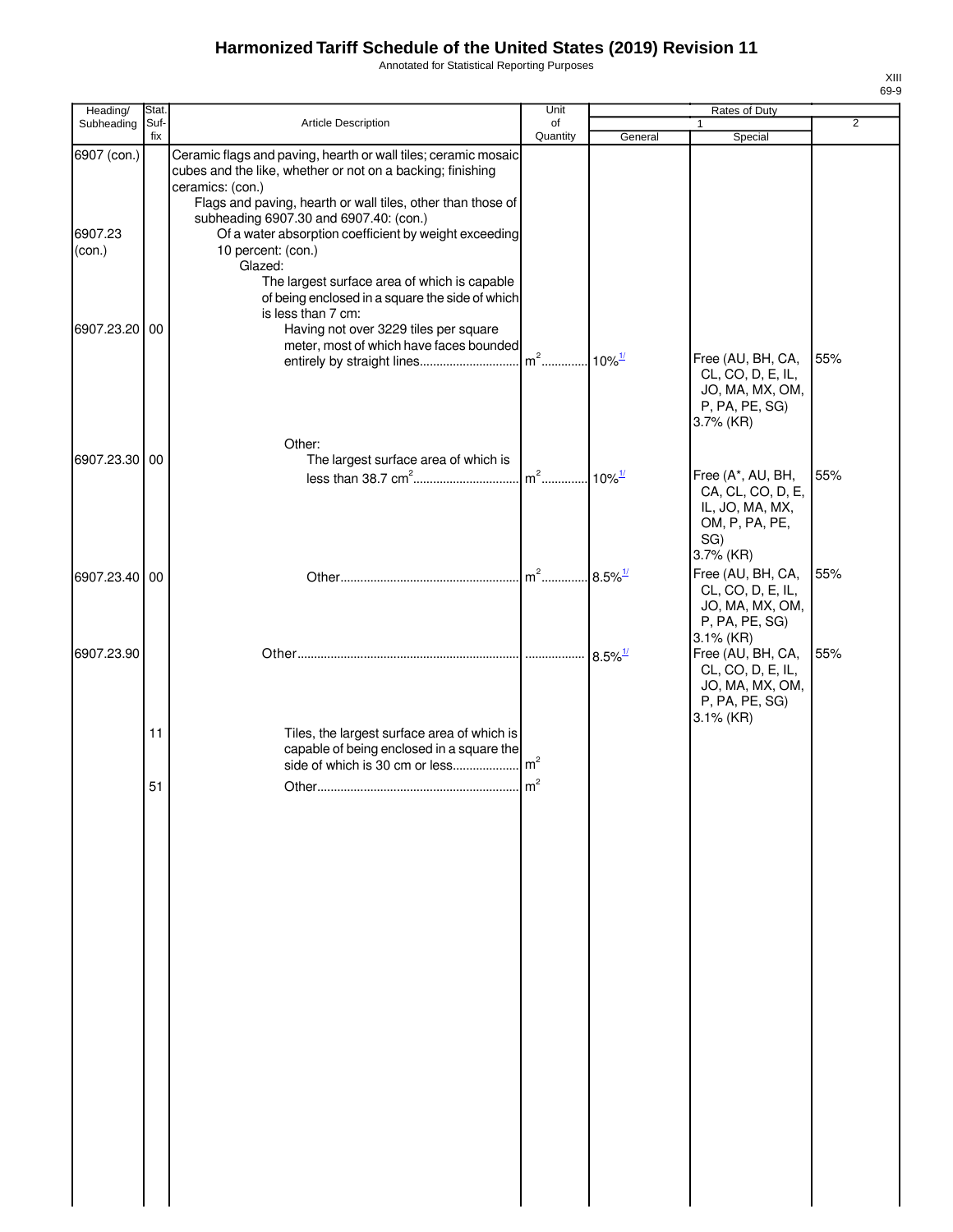Annotated for Statistical Reporting Purposes

| Heading/      | Stat.       |                                                                                                                                                                           | Unit           |                                            | Rates of Duty                                                                                                 |                |
|---------------|-------------|---------------------------------------------------------------------------------------------------------------------------------------------------------------------------|----------------|--------------------------------------------|---------------------------------------------------------------------------------------------------------------|----------------|
| Subheading    | Suf-<br>fix | Article Description                                                                                                                                                       | of<br>Quantity | General                                    | Special                                                                                                       | $\overline{2}$ |
| 6907 (con.)   |             | Ceramic flags and paving, hearth or wall tiles; ceramic mosaic<br>cubes and the like, whether or not on a backing; finishing                                              |                |                                            |                                                                                                               |                |
| 6907.30       |             | ceramics: (con.)<br>Mosaic cubes and the like, other than those of subheading                                                                                             |                |                                            |                                                                                                               |                |
| 6907.30.10    |             | 6907.40:                                                                                                                                                                  |                | $10\%$ <sup><math>\frac{1}{2}</math></sup> | Free (AU, BH, CA,<br>CL, CO, D, E, IL,<br>JO, MA, MX, OM,<br>P, PA, PE, SG)<br>3.7% (KR)                      | 55%            |
|               | 05          | Cubes and the like, whether or not rectangular, the<br>largest surface area of which is capable of being<br>enclosed in a square the side of which is less than<br>Other: | m <sup>2</sup> |                                            |                                                                                                               |                |
|               | 11          | Cubes and the like, the largest surface area<br>of which is capable of being enclosed in a<br>square the side of which is 30cm or less                                    | $\rm{m}^2$     |                                            |                                                                                                               |                |
|               | 51          | Glazed:<br>The largest surface area of which is capable of<br>being enclosed in a square the side of which is                                                             | m <sup>2</sup> |                                            |                                                                                                               |                |
| 6907.30.20    | 00          | less than 7 cm:<br>Having not over 3229 cubes per square meter,                                                                                                           |                | $10\%$ <sup>1/</sup>                       | Free (AU, BH, CA,<br>CL, CO, D, E, IL,<br>JO, MA, MX, OM,<br>P, PA, PE, SG)                                   | 55%            |
| 6907.30.30    | 00          | Other:<br>The largest surface area of which is less                                                                                                                       | $m2$           | $10\%$ <sup>1/</sup>                       | 3.7% (KR)<br>Free (A*, AU, BH,<br>CA, CL, CO, D, E,<br>IL, JO, MA, MX,<br>OM, P, PA, PE,                      | 55%            |
| 6907.30.40 00 |             |                                                                                                                                                                           | $m2$           | $.8.5\%$ <sup>1/</sup>                     | SG)<br>3.7% (KR)<br>Free (AU, BH, CA,<br>CL, CO, D, E, IL,<br>JO, MA, MX, OM,                                 | 55%            |
| 6907.30.90    |             |                                                                                                                                                                           |                | $8.5\%$ <sup>1/</sup>                      | P, PA, PE, SG)<br>$3.1\%$ (KR)<br>Free (AU, BH, CA,<br>CL, CO, D, E, IL,<br>JO, MA, MX, OM,<br>P, PA, PE, SG) | 55%            |
|               | 11          | Cubes and the like, the largest surface area<br>of which is capable of being enclosed in a<br>square the side of which is 30 cm or less $\left  \mathbf{m}^2 \right $     |                |                                            | 3.1% (KR)                                                                                                     |                |
|               | 51          |                                                                                                                                                                           | m <sup>2</sup> |                                            |                                                                                                               |                |
|               |             |                                                                                                                                                                           |                |                                            |                                                                                                               |                |
|               |             |                                                                                                                                                                           |                |                                            |                                                                                                               |                |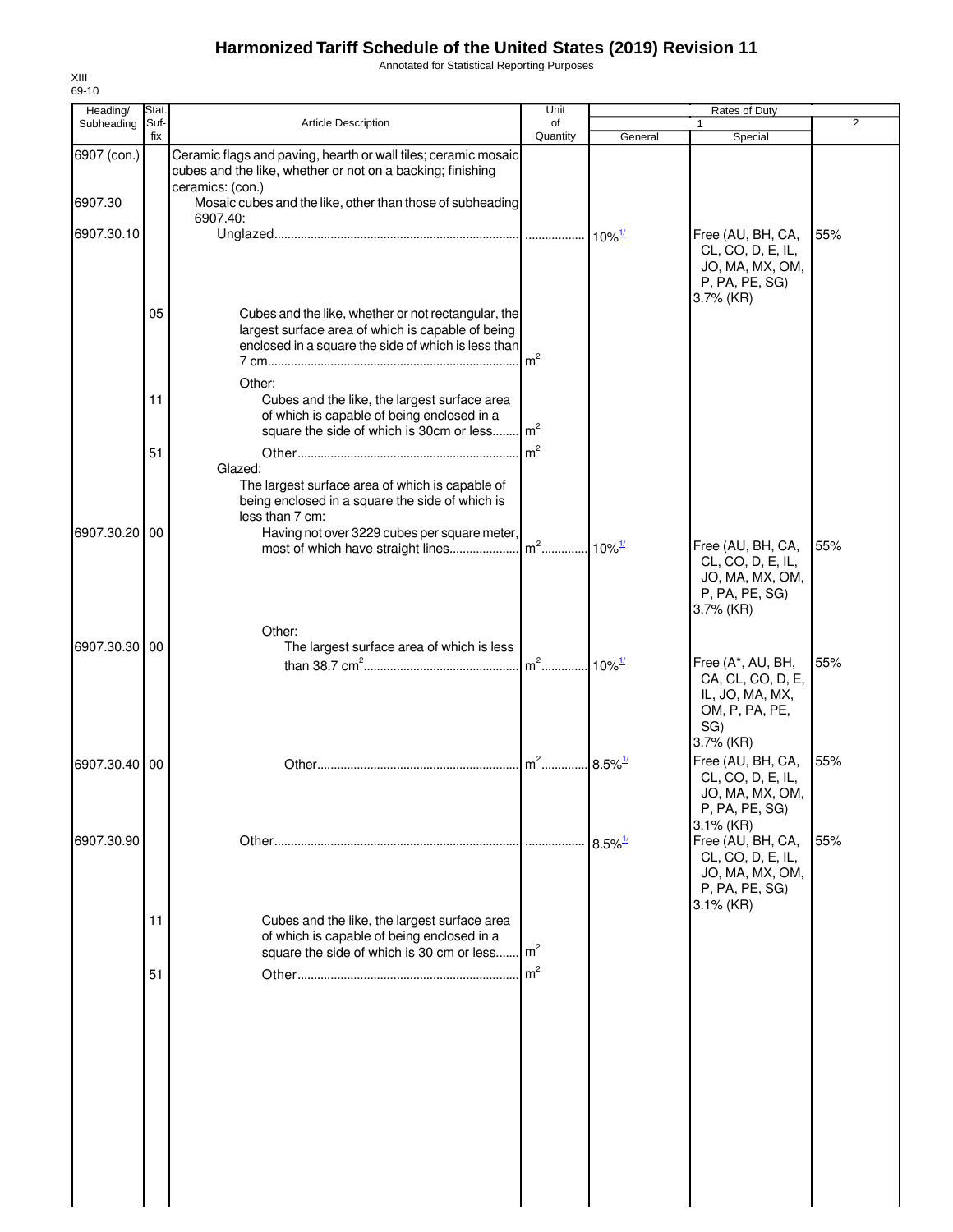Annotated for Statistical Reporting Purposes

| Heading/              | Stat.       |                                                                                                                                                               | Unit           |                                            | Rates of Duty                                                                            |                |
|-----------------------|-------------|---------------------------------------------------------------------------------------------------------------------------------------------------------------|----------------|--------------------------------------------|------------------------------------------------------------------------------------------|----------------|
| Subheading            | Suf-<br>fix | Article Description                                                                                                                                           | of             |                                            |                                                                                          | $\overline{2}$ |
| 6907 (con.)           |             | Ceramic flags and paving, hearth or wall tiles; ceramic mosaic<br>cubes and the like, whether or not on a backing; finishing                                  | Quantity       | General                                    | Special                                                                                  |                |
| 6907.40<br>6907.40.10 |             | ceramics: (con.)<br>Finishing ceramics:                                                                                                                       |                | $10\%$ <sup><math>\frac{1}{2}</math></sup> | Free (AU, BH, CA,<br>CL, CO, D, E, IL,<br>JO, MA, MX, OM,<br>P, PA, PE, SG)              | 55%            |
|                       | 05          | Finishing ceramics, whether or not rectangular,<br>the largest surface area of which is capable of<br>being enclosed in a square the side of which is         | m <sup>2</sup> |                                            | 3.7% (KR)                                                                                |                |
|                       | 11          | Other:<br>Finishing ceramics, the largest surface area<br>of which is capable of being enclosed in a<br>square the side of which is 30 cm or less             | m <sup>2</sup> |                                            |                                                                                          |                |
|                       | 51          | Glazed:<br>The largest surface area of which is capable of<br>being enclosed in a square the side of which is                                                 |                |                                            |                                                                                          |                |
| 6907.40.20 00         |             | less than 7 cm:<br>Having not over 3229 finishing ceramics per<br>square meter, most of which have faces<br>bounded entirely by straight lines m <sup>2</sup> |                | $10\%$ <sup>1/</sup>                       | Free (AU, BH, CA,<br>CL, CO, D, E, IL,<br>JO, MA, MX, OM,                                | 55%            |
| 6907.40.30 00         |             | Other:<br>The largest surface area of which is less                                                                                                           |                |                                            | P, PA, PE, SG)<br>3.7% (KR)<br>Free (A*, AU, BH,<br>CA, CL, CO, D, E,<br>IL, JO, MA, MX, | 55%            |
|                       |             |                                                                                                                                                               |                |                                            | OM, P, PA, PE,<br>SG)<br>3.7% (KR)                                                       |                |
| 6907.40.40 00         |             |                                                                                                                                                               |                | $8.5\%$ <sup>1/</sup>                      | Free (AU, BH, CA,<br>CL, CO, D, E, IL,<br>JO, MA, MX, OM,<br>P, PA, PE, SG)<br>3.1% (KR) | 55%            |
| 6907.40.90            |             |                                                                                                                                                               |                | $8.5\%$ <sup>1/</sup>                      | Free (AU, BH, CA,<br>CL, CO, D, E, IL,<br>JO, MA, MX, OM,<br>P, PA, PE, SG)              | 55%            |
|                       | 11          | Finishing ceramics, the largest surface area<br>of which is capable of being enclosed in a<br>square the side of which is 30 cm or less                       | m <sup>2</sup> |                                            | $3.1\%$ (KR)                                                                             |                |
|                       | 51          |                                                                                                                                                               |                |                                            |                                                                                          |                |
|                       |             |                                                                                                                                                               |                |                                            |                                                                                          |                |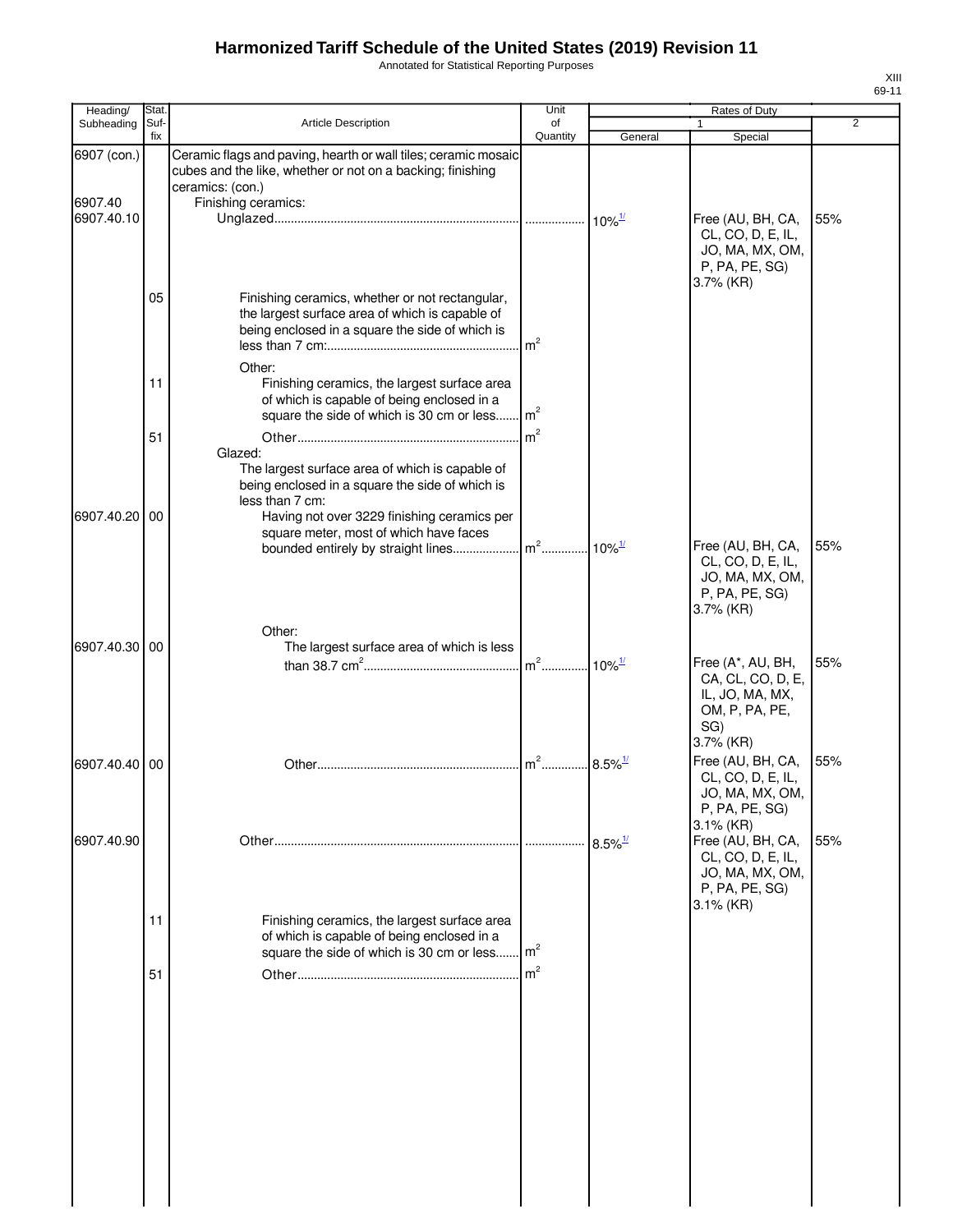Annotated for Statistical Reporting Purposes

| Heading/                 | Stat.       |                                                                                                                                                                                                                                                                                                                            | Unit            |                          | Rates of Duty                                                                          |                |
|--------------------------|-------------|----------------------------------------------------------------------------------------------------------------------------------------------------------------------------------------------------------------------------------------------------------------------------------------------------------------------------|-----------------|--------------------------|----------------------------------------------------------------------------------------|----------------|
| Subheading               | Suf-<br>fix | Article Description                                                                                                                                                                                                                                                                                                        | of<br>Quantity  | General                  | $\mathbf{1}$<br>Special                                                                | $\overline{2}$ |
| 6909                     |             | Ceramic wares for laboratory, chemical or other technical uses;<br>ceramic troughs, tubs and similar receptacles of a kind used<br>in agriculture; ceramic pots, jars and similar articles of a kind<br>used for the conveyance or packing of goods:<br>Ceramic wares for laboratory, chemical or other technical<br>uses: |                 |                          |                                                                                        |                |
| 6909.11<br>6909.11.20    | 00          | Of porcelain or china:                                                                                                                                                                                                                                                                                                     |                 |                          |                                                                                        | 40%            |
| 6909.11.40 00            |             |                                                                                                                                                                                                                                                                                                                            |                 |                          | Free (A, AU, BH,<br>CA, CL, CO, D, E,<br>IL, JO, KR, MA,<br>MX, OM, P, PA,<br>PE, SG)  | 60%            |
| 6909.12.00 00            |             | Articles having a hardness equivalent to 9 or more on                                                                                                                                                                                                                                                                      |                 |                          | Free (A, AU, BH,<br>CA, CL, CO, D, E,<br>IL, JO, KR, MA,<br>MX, OM, P, PA,<br>PE, SG)  | 45%            |
| 6909.19<br>6909.19.10 00 |             | Other:                                                                                                                                                                                                                                                                                                                     |                 |                          |                                                                                        | 35%            |
| 6909.19.50               |             |                                                                                                                                                                                                                                                                                                                            |                 |                          | Free (A, AU, BH,<br>CA, CL, CO, D, E,<br>IL, JO, KR, MA,<br>MX, OM, P, PA,<br>PE, SG)  | 45%            |
|                          | 10          |                                                                                                                                                                                                                                                                                                                            |                 |                          |                                                                                        |                |
| 6909.90.00               | 95<br>00    |                                                                                                                                                                                                                                                                                                                            |                 | $\cdot$ 4% $\frac{1}{2}$ | Free (A, AU, BH,<br>CA, CL, CO, D, E,<br>IL, JO, KR, MA,<br>MX, OM, P, PA,<br>PE, SG)  | 45%            |
| 6910                     |             | Ceramic sinks, washbasins, washbasin pedestals, baths,<br>bidets, water closet bowls, flush tanks, urinals and similar<br>sanitary fixtures:                                                                                                                                                                               |                 |                          |                                                                                        |                |
| 6910.10.00               |             |                                                                                                                                                                                                                                                                                                                            |                 | 5.8%                     | Free (A*, AU, BH,<br>CA, CL, CO, D, E,<br>IL, JO, KR, MA,<br>MX, OM, P, PA,<br>PE. SG) | 60%            |
|                          | 05          |                                                                                                                                                                                                                                                                                                                            | INo.            |                          |                                                                                        |                |
|                          | 10          | Water closet bowls with tanks, in one piece No.                                                                                                                                                                                                                                                                            |                 |                          |                                                                                        |                |
|                          | 15<br>20    |                                                                                                                                                                                                                                                                                                                            | .I No.<br>.lNo. |                          |                                                                                        |                |
|                          | 30          |                                                                                                                                                                                                                                                                                                                            |                 |                          |                                                                                        |                |
|                          | 50          |                                                                                                                                                                                                                                                                                                                            | No.             |                          |                                                                                        |                |
| 6910.90.00               | 00          |                                                                                                                                                                                                                                                                                                                            | No.             | 5.7%                     | Free (A*, AU, BH,<br>CA, CL, CO, D, E,<br>IL, JO, KR, MA,<br>MX, OM, P, PA,<br>PE, SG) | 60%            |
|                          |             |                                                                                                                                                                                                                                                                                                                            |                 |                          |                                                                                        |                |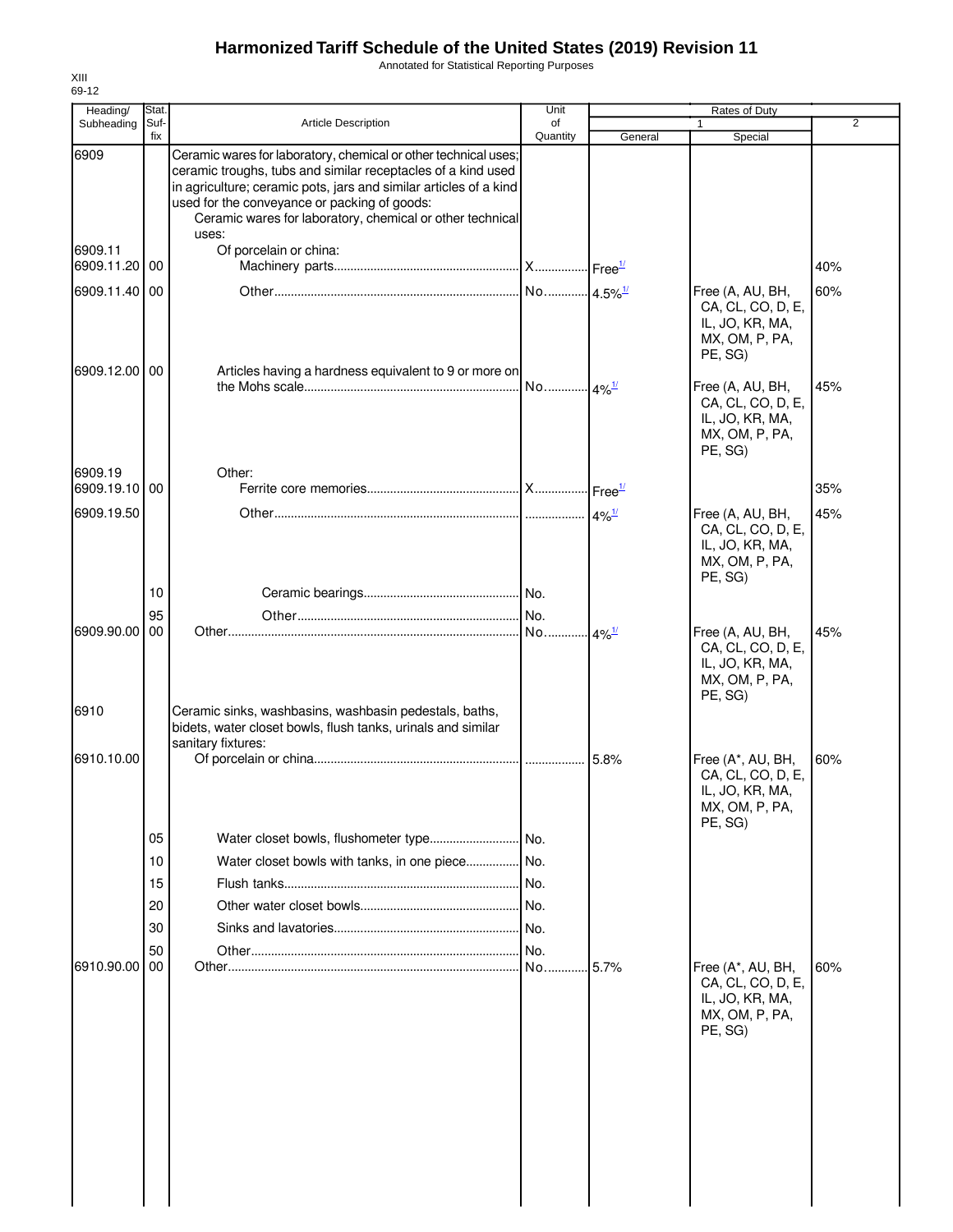Annotated for Statistical Reporting Purposes

| Heading/                 | Stat. |                                                                                           | Unit     |         | Rates of Duty     |                |
|--------------------------|-------|-------------------------------------------------------------------------------------------|----------|---------|-------------------|----------------|
| Subheading               | Suf-  | Article Description                                                                       | of       |         | 1                 | $\overline{2}$ |
|                          | fix   |                                                                                           | Quantity | General | Special           |                |
| 6911                     |       | Tableware, kitchenware, other household articles and toilet                               |          |         |                   |                |
|                          |       | articles, of porcelain or china:<br>Tableware and kitchenware:                            |          |         |                   |                |
| 6911.10<br>6911.10.10 00 |       | Hotel or restaurant ware and other ware not household                                     |          |         |                   |                |
|                          |       |                                                                                           | doz.     | 25%     | Free (A+, AU, BH, | 75%            |
|                          |       |                                                                                           | pcs      |         | CA, CL, CO, D, E, |                |
|                          |       |                                                                                           |          |         | IL, JO, MA, MX,   |                |
|                          |       |                                                                                           |          |         | OM, P, PA, PE,    |                |
|                          |       |                                                                                           |          |         | SG)               |                |
|                          |       |                                                                                           |          |         | 5% (KR)           |                |
|                          |       | Other:                                                                                    |          |         |                   |                |
|                          |       | Of bone chinaware:                                                                        |          |         |                   |                |
| 6911.10.15 00            |       | Valued not over \$31.50 per dozen pieces doz.                                             |          | 8%      | Free (A, AU, BH,  | 75%            |
|                          |       |                                                                                           | pcs      |         | CA, CL, CO, D, E, |                |
|                          |       |                                                                                           |          |         | IL, JO, KR, MA,   |                |
|                          |       |                                                                                           |          |         | MX, OM, P, PA,    |                |
|                          |       |                                                                                           |          |         | PE, SG)           |                |
| 6911.10.25 00            |       |                                                                                           | doz.     | 6%      | Free (A, AU, BH,  | 75%            |
|                          |       |                                                                                           | pcs      |         | CA, CL, CO, D, E, |                |
|                          |       |                                                                                           |          |         | IL, JO, KR, MA,   |                |
|                          |       |                                                                                           |          |         | MX, OM, P, PA,    |                |
|                          |       |                                                                                           |          |         | PE, SG)           |                |
|                          |       | Other:                                                                                    |          |         |                   |                |
|                          |       | Available in specified sets:                                                              |          |         |                   |                |
| 6911.10.35               |       | In any pattern for which the aggregate<br>value of the articles listed in additional U.S. |          |         |                   |                |
|                          |       | note 6(b) of this chapter is not over \$56                                                | .        | 26%     | Free (A, AU, BH,  | 75%            |
|                          |       |                                                                                           |          |         | CA, CL, CO, D, E, |                |
|                          |       |                                                                                           |          |         | IL, JO, MA, MX,   |                |
|                          |       |                                                                                           |          |         | OM, P, PA, PE,    |                |
|                          |       |                                                                                           |          |         | SG)               |                |
|                          |       |                                                                                           |          |         | 5.2% (KR)         |                |
|                          | 10    | Plates not over 27.9 cm in maximum                                                        |          |         |                   |                |
|                          |       | dimension; teacups and saucers;                                                           |          |         |                   |                |
|                          |       | mugs; soups, fruits and cereals, the                                                      |          |         |                   |                |
|                          |       | foregoing not over 22.9 cm in<br>maximum dimension                                        | doz. pcs |         |                   |                |
|                          |       |                                                                                           |          |         |                   |                |
|                          | 50    |                                                                                           | doz. pcs |         |                   |                |
|                          |       |                                                                                           |          |         |                   |                |
|                          |       |                                                                                           |          |         |                   |                |
|                          |       |                                                                                           |          |         |                   |                |
|                          |       |                                                                                           |          |         |                   |                |
|                          |       |                                                                                           |          |         |                   |                |
|                          |       |                                                                                           |          |         |                   |                |
|                          |       |                                                                                           |          |         |                   |                |
|                          |       |                                                                                           |          |         |                   |                |
|                          |       |                                                                                           |          |         |                   |                |
|                          |       |                                                                                           |          |         |                   |                |
|                          |       |                                                                                           |          |         |                   |                |
|                          |       |                                                                                           |          |         |                   |                |
|                          |       |                                                                                           |          |         |                   |                |
|                          |       |                                                                                           |          |         |                   |                |
|                          |       |                                                                                           |          |         |                   |                |
|                          |       |                                                                                           |          |         |                   |                |
|                          |       |                                                                                           |          |         |                   |                |
|                          |       |                                                                                           |          |         |                   |                |
|                          |       |                                                                                           |          |         |                   |                |
|                          |       |                                                                                           |          |         |                   |                |
|                          |       |                                                                                           |          |         |                   |                |
|                          |       |                                                                                           |          |         |                   |                |
|                          |       |                                                                                           |          |         |                   |                |
|                          |       |                                                                                           |          |         |                   |                |
|                          |       |                                                                                           |          |         |                   |                |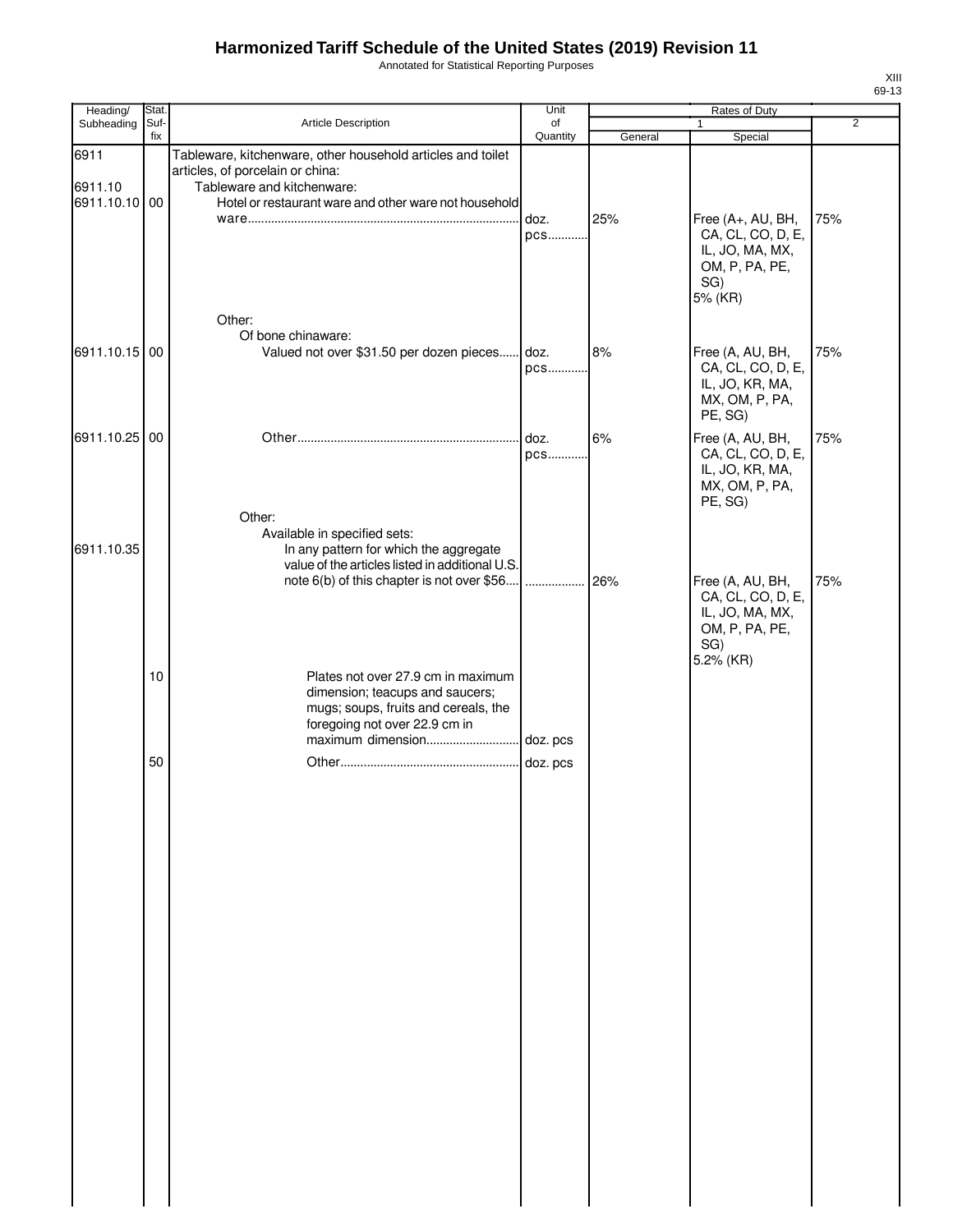Annotated for Statistical Reporting Purposes

| Heading/               | Stat. |                                                                                                                                             | Unit     |         | Rates of Duty                     |                |
|------------------------|-------|---------------------------------------------------------------------------------------------------------------------------------------------|----------|---------|-----------------------------------|----------------|
| Subheading             | Suf-  | Article Description                                                                                                                         | of       |         |                                   | $\overline{2}$ |
|                        | fix   |                                                                                                                                             | Quantity | General | Special                           |                |
| 6911 (con.)<br>6911.10 |       | Tableware, kitchenware, other household articles and toilet<br>articles, of porcelain or china: (con.)<br>Tableware and kitchenware: (con.) |          |         |                                   |                |
| (con.)                 |       |                                                                                                                                             |          |         |                                   |                |
|                        |       | Other: (con.)                                                                                                                               |          |         |                                   |                |
|                        |       | Other: (con.)                                                                                                                               |          |         |                                   |                |
|                        |       | Available in specified sets: (con.)                                                                                                         |          |         |                                   |                |
|                        |       | In any pattern for which the aggregate                                                                                                      |          |         |                                   |                |
|                        |       | value of the articles listed in additional U.S.                                                                                             |          |         |                                   |                |
|                        |       | note 6(b) of this chapter is over \$56:                                                                                                     |          |         |                                   |                |
| 6911.10.37             |       |                                                                                                                                             |          | 8%      | Free (A, AU, BH,                  | 75%            |
|                        |       |                                                                                                                                             |          |         | CA, CL, CO, D, E,                 |                |
|                        |       |                                                                                                                                             |          |         | IL, JO, KR, MA,<br>MX, OM, P, PA, |                |
|                        |       |                                                                                                                                             |          |         | PE, SG)                           |                |
|                        | 10    | Plates not over 27.9 cm in                                                                                                                  |          |         |                                   |                |
|                        |       | maximum dimension, teacups and                                                                                                              |          |         |                                   |                |
|                        |       | saucers; mugs; soups, fruits and                                                                                                            |          |         |                                   |                |
|                        |       | cereals, the foregoing not over                                                                                                             |          |         |                                   |                |
|                        |       | 22.9 cm in maximum                                                                                                                          |          |         |                                   |                |
|                        |       |                                                                                                                                             |          |         |                                   |                |
|                        | 50    |                                                                                                                                             |          |         |                                   |                |
| 6911.10.38             |       |                                                                                                                                             |          | 6%      | Free (A, AU, BH,                  | 75%            |
|                        |       |                                                                                                                                             |          |         | CA, CL, CO, D, E,                 |                |
|                        |       |                                                                                                                                             |          |         | IL, JO, KR, MA,                   |                |
|                        |       |                                                                                                                                             |          |         | MX, OM, P, PA,                    |                |
|                        |       |                                                                                                                                             |          |         | PE, SG)                           |                |
|                        | 10    | Plates not over 27.9 cm in                                                                                                                  |          |         |                                   |                |
|                        |       | maximum dimension; teacups and                                                                                                              |          |         |                                   |                |
|                        |       | saucers; mugs; soups, fruits and                                                                                                            |          |         |                                   |                |
|                        |       | cereals, the foregoing not over                                                                                                             |          |         |                                   |                |
|                        |       | 22.9 cm in maximum                                                                                                                          |          |         |                                   |                |
|                        |       |                                                                                                                                             |          |         |                                   |                |
|                        | 50    |                                                                                                                                             |          |         |                                   |                |
|                        |       |                                                                                                                                             |          |         |                                   |                |
|                        |       |                                                                                                                                             |          |         |                                   |                |
|                        |       |                                                                                                                                             |          |         |                                   |                |
|                        |       |                                                                                                                                             |          |         |                                   |                |
|                        |       |                                                                                                                                             |          |         |                                   |                |
|                        |       |                                                                                                                                             |          |         |                                   |                |
|                        |       |                                                                                                                                             |          |         |                                   |                |
|                        |       |                                                                                                                                             |          |         |                                   |                |
|                        |       |                                                                                                                                             |          |         |                                   |                |
|                        |       |                                                                                                                                             |          |         |                                   |                |
|                        |       |                                                                                                                                             |          |         |                                   |                |
|                        |       |                                                                                                                                             |          |         |                                   |                |
|                        |       |                                                                                                                                             |          |         |                                   |                |
|                        |       |                                                                                                                                             |          |         |                                   |                |
|                        |       |                                                                                                                                             |          |         |                                   |                |
|                        |       |                                                                                                                                             |          |         |                                   |                |
|                        |       |                                                                                                                                             |          |         |                                   |                |
|                        |       |                                                                                                                                             |          |         |                                   |                |
|                        |       |                                                                                                                                             |          |         |                                   |                |
|                        |       |                                                                                                                                             |          |         |                                   |                |
|                        |       |                                                                                                                                             |          |         |                                   |                |
|                        |       |                                                                                                                                             |          |         |                                   |                |
|                        |       |                                                                                                                                             |          |         |                                   |                |
|                        |       |                                                                                                                                             |          |         |                                   |                |
|                        |       |                                                                                                                                             |          |         |                                   |                |
|                        |       |                                                                                                                                             |          |         |                                   |                |
|                        |       |                                                                                                                                             |          |         |                                   |                |
|                        |       |                                                                                                                                             |          |         |                                   |                |
|                        |       |                                                                                                                                             |          |         |                                   |                |
|                        |       |                                                                                                                                             |          |         |                                   |                |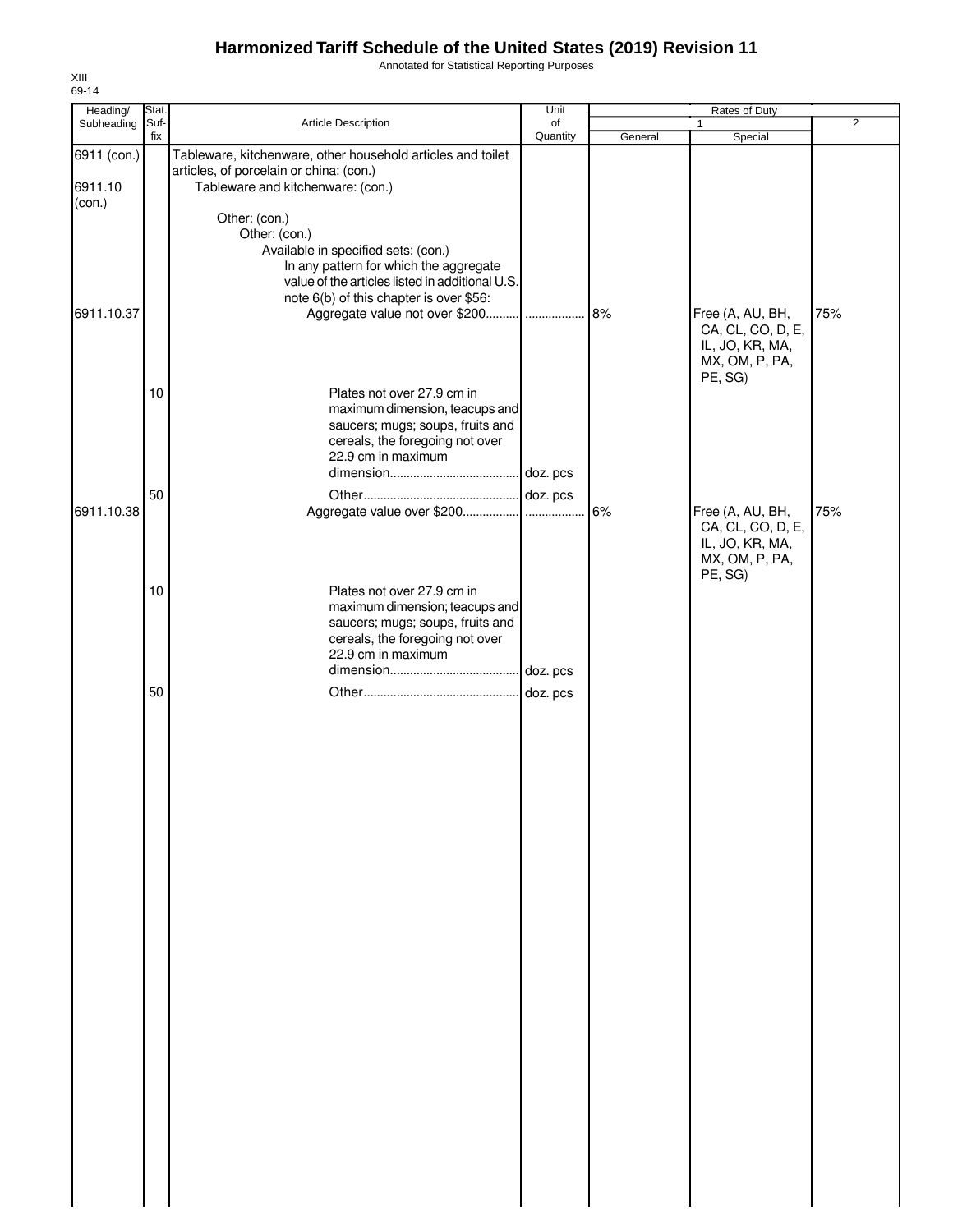Annotated for Statistical Reporting Purposes

| Heading/                         | Stat.       |                                                                                                                                                                                                                                                                                                                                                                                                                                                                                                                                                                                                                                                                                    | Unit           | Rates of Duty |                                                                                                    |                |  |
|----------------------------------|-------------|------------------------------------------------------------------------------------------------------------------------------------------------------------------------------------------------------------------------------------------------------------------------------------------------------------------------------------------------------------------------------------------------------------------------------------------------------------------------------------------------------------------------------------------------------------------------------------------------------------------------------------------------------------------------------------|----------------|---------------|----------------------------------------------------------------------------------------------------|----------------|--|
| Subheading                       | Suf-<br>fix | <b>Article Description</b>                                                                                                                                                                                                                                                                                                                                                                                                                                                                                                                                                                                                                                                         | of<br>Quantity | General       | $\mathbf{1}$<br>Special                                                                            | $\overline{2}$ |  |
| 6911 (con.)<br>6911.10<br>(con.) |             | Tableware, kitchenware, other household articles and toilet<br>articles, of porcelain or china: (con.)<br>Tableware and kitchenware: (con.)                                                                                                                                                                                                                                                                                                                                                                                                                                                                                                                                        |                |               |                                                                                                    |                |  |
| 6911.10.41                       | 00          | Other: (con.)<br>Other: (con.)<br>Other:<br>Steins with permanently attached pewter<br>lids, candy boxes, decanters, punch bowls,<br>pretzel dishes, tidbit dishes, tiered servers,<br>bonbon dishes, egg cups, spoons and                                                                                                                                                                                                                                                                                                                                                                                                                                                         |                |               |                                                                                                    |                |  |
|                                  |             | spoon rests, oil and vinegar sets, tumblers<br>and salt and pepper shaker sets                                                                                                                                                                                                                                                                                                                                                                                                                                                                                                                                                                                                     | doz.<br>pcs    | 6.3%          | Free (A, AU, BH,<br>CA, CL, CO, D, E,<br>IL, JO, KR, MA,<br>MX, OM, P, PA,<br>PE, SG)              | 70%            |  |
| 6911.10.45                       | 00          |                                                                                                                                                                                                                                                                                                                                                                                                                                                                                                                                                                                                                                                                                    | doz.<br>pcs    | 14%           | Free (A, AU, BH,<br>CA, CL, CO, D, E,<br>IL, JO, MA, MX,<br>OM, P, PA, PE,<br>SG)<br>2.8% (KR)     | 70%            |  |
| 6911.10.52 00                    |             | Cups valued over \$8 but not over \$29 per<br>dozen; saucers valued over \$5.25 but not<br>over \$18.75 per dozen; soups, oatmeals<br>and cereals valued over \$9.30 but not over<br>\$33 per dozen; plates not over 22.9 cm in<br>maximum diameter and valued over \$8.50<br>but not over \$31 per dozen; plates over<br>22.9 but not over 27.9 cm in maximum<br>diameter and valued over \$11.50 but not<br>over \$41 per dozen; platters or chop<br>dishes valued over \$40 but not over \$143<br>per dozen; sugars valued over \$23 but not<br>over \$85 per dozen; creamers valued over<br>\$20 but not over \$75 per dozen; and<br>beverage servers valued over \$50 but not |                |               |                                                                                                    |                |  |
|                                  |             |                                                                                                                                                                                                                                                                                                                                                                                                                                                                                                                                                                                                                                                                                    | doz.<br>pcs    | 8%            | Free (A+, AU, BH,<br>CA, CL, CO, D, E,<br>IL, JO, MA, MX,<br>OM, P, PA, PE,<br>SG)<br>$1.6\%$ (KR) | 75%            |  |
|                                  |             |                                                                                                                                                                                                                                                                                                                                                                                                                                                                                                                                                                                                                                                                                    |                |               |                                                                                                    |                |  |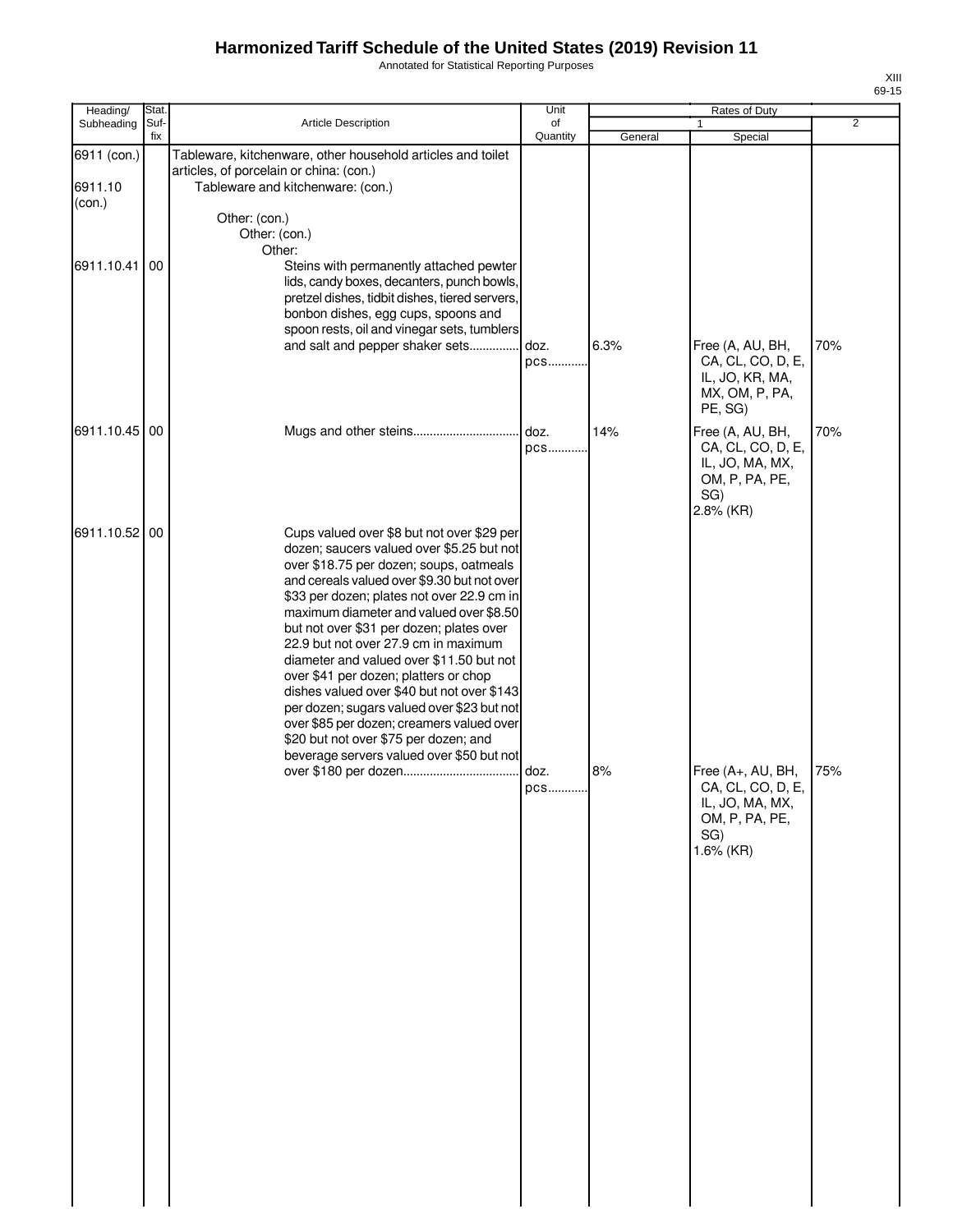Annotated for Statistical Reporting Purposes

| 69-16<br>Heading/                | Stat.                 |                                                                                                                                                                                                                                                                                                                                                                                                                                                                                                                                                                              | Unit           |         | Rates of Duty                                                                                   |                |
|----------------------------------|-----------------------|------------------------------------------------------------------------------------------------------------------------------------------------------------------------------------------------------------------------------------------------------------------------------------------------------------------------------------------------------------------------------------------------------------------------------------------------------------------------------------------------------------------------------------------------------------------------------|----------------|---------|-------------------------------------------------------------------------------------------------|----------------|
| Subheading                       | Suf-<br>fix           | <b>Article Description</b>                                                                                                                                                                                                                                                                                                                                                                                                                                                                                                                                                   | of<br>Quantity | General | 1<br>Special                                                                                    | $\overline{2}$ |
| 6911 (con.)<br>6911.10<br>(con.) |                       | Tableware, kitchenware, other household articles and toilet<br>articles, of porcelain or china: (con.)<br>Tableware and kitchenware: (con.)                                                                                                                                                                                                                                                                                                                                                                                                                                  |                |         |                                                                                                 |                |
| 6911.10.58                       | 00                    | Other: (con.)<br>Other: (con.)<br>Other: (con.)<br>Cups valued over \$29 per dozen; saucers<br>valued over \$18.75 per dozen; soups,<br>oatmeals and cereals valued over \$33 per<br>dozen; plates not over 22.9 cm in<br>maximum diameter and valued over \$31<br>per dozen; plates over 22.9 but not over<br>27.9 cm in maximum diameter and valued<br>over \$41 per dozen; platters or chop<br>dishes valued over \$143 per dozen; sugars<br>valued over \$85 per dozen; creamers<br>valued over \$75 per dozen; and beverage<br>servers valued over \$180 per dozen doz. | pcs            | 6%      | Free (A+, AU, BH,<br>CA, CL, CO, D, E,<br>IL, JO, KR, MA,                                       | 75%            |
| 6911.10.60 00                    |                       |                                                                                                                                                                                                                                                                                                                                                                                                                                                                                                                                                                              | doz.<br>pcs    | 20.8%   | MX, OM, P, PA,<br>PE, SG)<br>Free (A, AU, BH,<br>CA, CL, CO, D, E,<br>IL, JO, MA, MX,           | 75%            |
| 6911.10.80                       |                       |                                                                                                                                                                                                                                                                                                                                                                                                                                                                                                                                                                              |                | 20.8%   | OM, P, PA, PE,<br>SG)<br>4.1% (KR)<br>Free (A+, AU, BH,<br>CA, CL, CO, D, E,<br>IL, JO, KR, MA, | 75%            |
| 6911.90.00                       | 10<br>90              | Suitable for food or drink contact doz. pcs                                                                                                                                                                                                                                                                                                                                                                                                                                                                                                                                  | doz. pcs       | 5.4%    | MX, OM, P, PA,<br>PE, SG)<br>Free (A*, AU, BH,<br>CA, CL, CO, D, E,                             | 70%            |
|                                  | 10 <sup>1</sup><br>50 |                                                                                                                                                                                                                                                                                                                                                                                                                                                                                                                                                                              | INo.<br>I No.  |         | IL, JO, KR, MA,<br>MX, OM, P, PA,<br>PE, SG)                                                    |                |
|                                  |                       |                                                                                                                                                                                                                                                                                                                                                                                                                                                                                                                                                                              |                |         |                                                                                                 |                |
|                                  |                       |                                                                                                                                                                                                                                                                                                                                                                                                                                                                                                                                                                              |                |         |                                                                                                 |                |
|                                  |                       |                                                                                                                                                                                                                                                                                                                                                                                                                                                                                                                                                                              |                |         |                                                                                                 |                |

XIII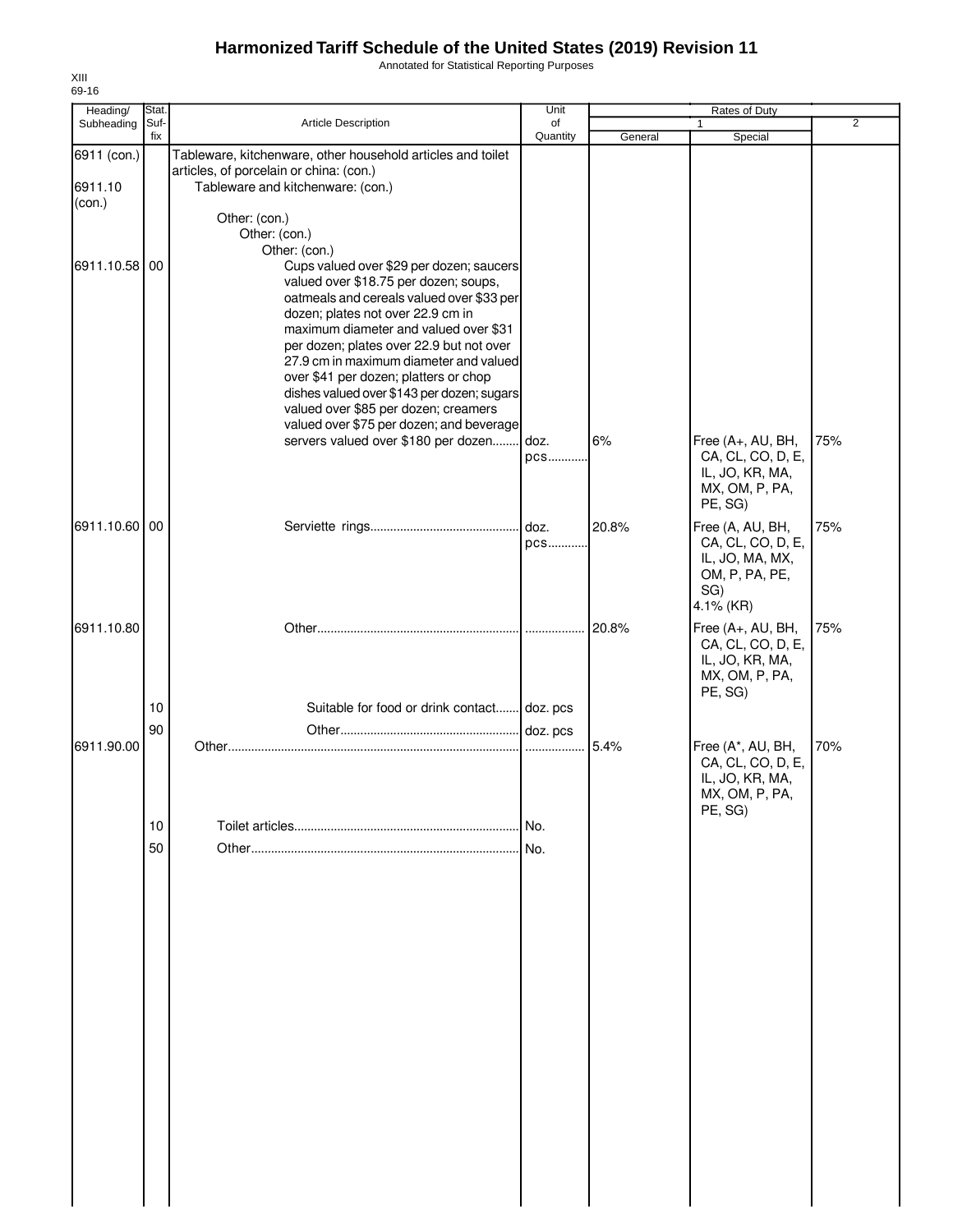Annotated for Statistical Reporting Purposes

| Heading/      | <b>Stat</b> |                                                                                                                                                                                                                                                                                                                                               | Unit           |         | Rates of Duty                                                                                   |                |
|---------------|-------------|-----------------------------------------------------------------------------------------------------------------------------------------------------------------------------------------------------------------------------------------------------------------------------------------------------------------------------------------------|----------------|---------|-------------------------------------------------------------------------------------------------|----------------|
| Subheading    | Suf-<br>fix | <b>Article Description</b>                                                                                                                                                                                                                                                                                                                    | of<br>Quantity | General | 1<br>Special                                                                                    | $\overline{2}$ |
| 6912.00       |             | Ceramic tableware, kitchenware, other household articles and<br>toilet articles, other than of porcelain or china:<br>Tableware and kitchenware:                                                                                                                                                                                              |                |         |                                                                                                 |                |
| 6912.00.10 00 |             | Of coarse-grained earthenware, or of coarse-grained<br>stoneware; of fine-grained earthenware, whether or<br>not decorated, having a reddish-colored body and a<br>lustrous glaze which, on teapots, may be any color,<br>but which, on other articles, must be mottled, streaked<br>or solidly colored brown to black with metallic oxide or |                |         |                                                                                                 |                |
|               |             | Other:                                                                                                                                                                                                                                                                                                                                        | doz.<br>pcs    | 0.7%    | Free (A, AU, BH,<br>CA, CL, CO, D, E,<br>IL, JO, KR, MA,<br>MX, OM, P, PA,<br>PE, SG)           | 25%            |
| 6912.00.20    | 00          | Hotel or restaurant ware and other ware not                                                                                                                                                                                                                                                                                                   | doz.<br>pcs    | 28%     | Free (A+, AU, BH,<br>CA, CL, CO, D, E,<br>IL, JO, MA, MX,<br>OM, P, PA, PE,<br>SG)<br>5.6% (KR) | 55%            |
| 6912.00.35    |             | Other:<br>Available in specified sets:<br>In any pattern for which the aggregate<br>value of the articles listed in additional U.S.<br>note 6(b) of this chapter is not over \$38                                                                                                                                                             |                | 9.8%    | Free (A, AU, BH,<br>CA, CL, CO, D, E,<br>IL, JO, KR, MA,<br>MX, OM, P, PA,<br>PE, SG)           | 55%            |
|               | 10          | Plates not over 27.9 cm in maximum<br>dimension; teacups and saucers;<br>mugs; soups, fruits and cereals, the<br>foregoing not over 22.9 cm in<br>maximum dimension                                                                                                                                                                           | doz. pcs       |         |                                                                                                 |                |
| 6912.00.39    | 50          | In any pattern for which the aggregate<br>value of the articles listed in additional U.S.<br>note 6(b) of this chapter is over \$38.                                                                                                                                                                                                          | doz. pcs       | 4.5%    | Free (A+, AU, BH,<br>CA, CL, CO, D, E,<br>IL, JO, MA, MX,<br>OM, P, PA, PE,<br>SG)              | 55%            |
|               | 10          | Plates not over 27.9 cm in maximum<br>dimension; teacups and saucers;<br>mugs; soups, fruits and cereals, the<br>foregoing not over 22.9 cm in                                                                                                                                                                                                |                |         | 0.9% (KR)                                                                                       |                |
|               | 50          |                                                                                                                                                                                                                                                                                                                                               | doz. pcs       |         |                                                                                                 |                |
|               |             |                                                                                                                                                                                                                                                                                                                                               |                |         |                                                                                                 |                |
|               |             |                                                                                                                                                                                                                                                                                                                                               |                |         |                                                                                                 |                |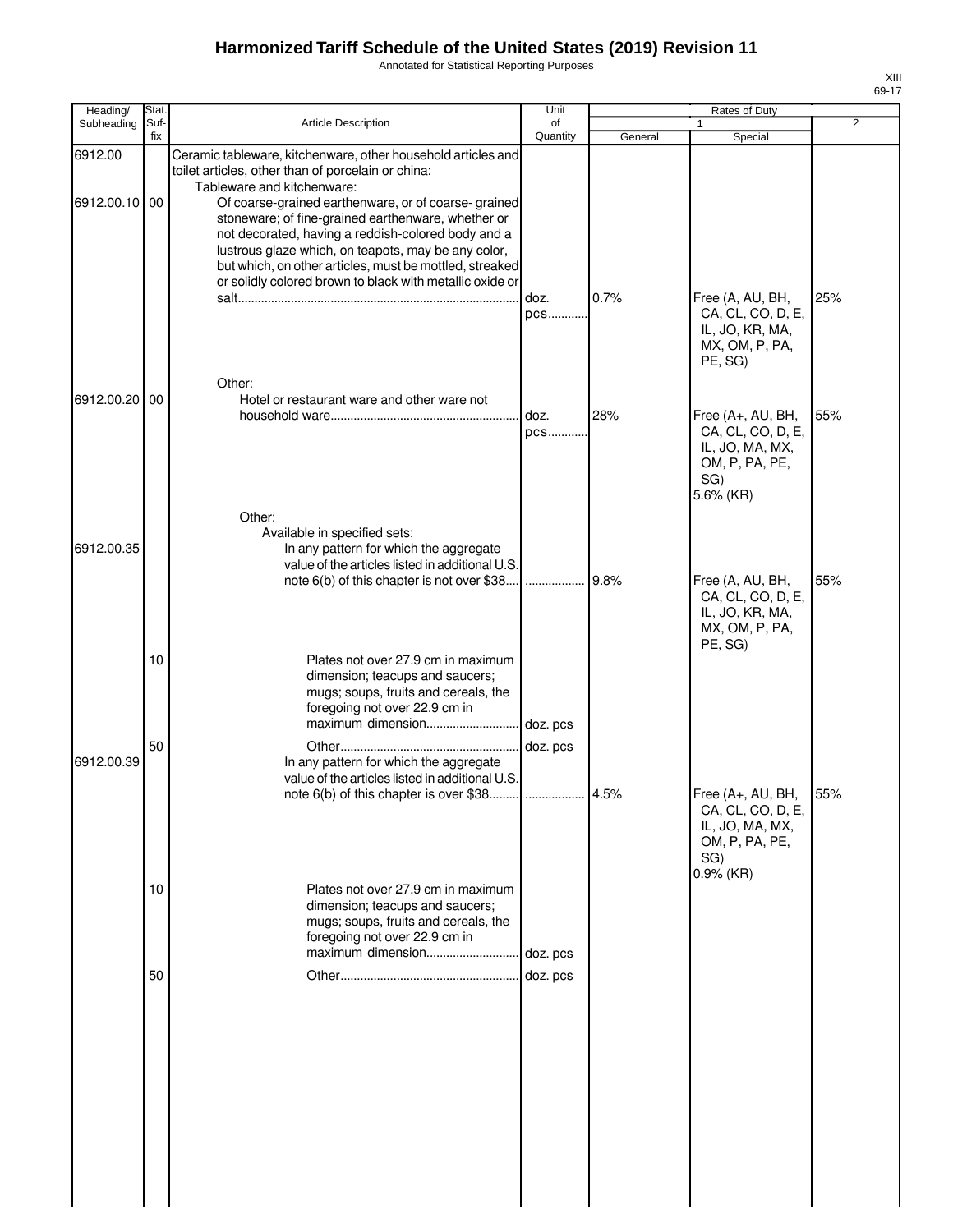Annotated for Statistical Reporting Purposes

| 2     |
|-------|
|       |
| 55%   |
| 55%   |
|       |
| 55%   |
| 55%   |
| 55%   |
| 50.5% |
|       |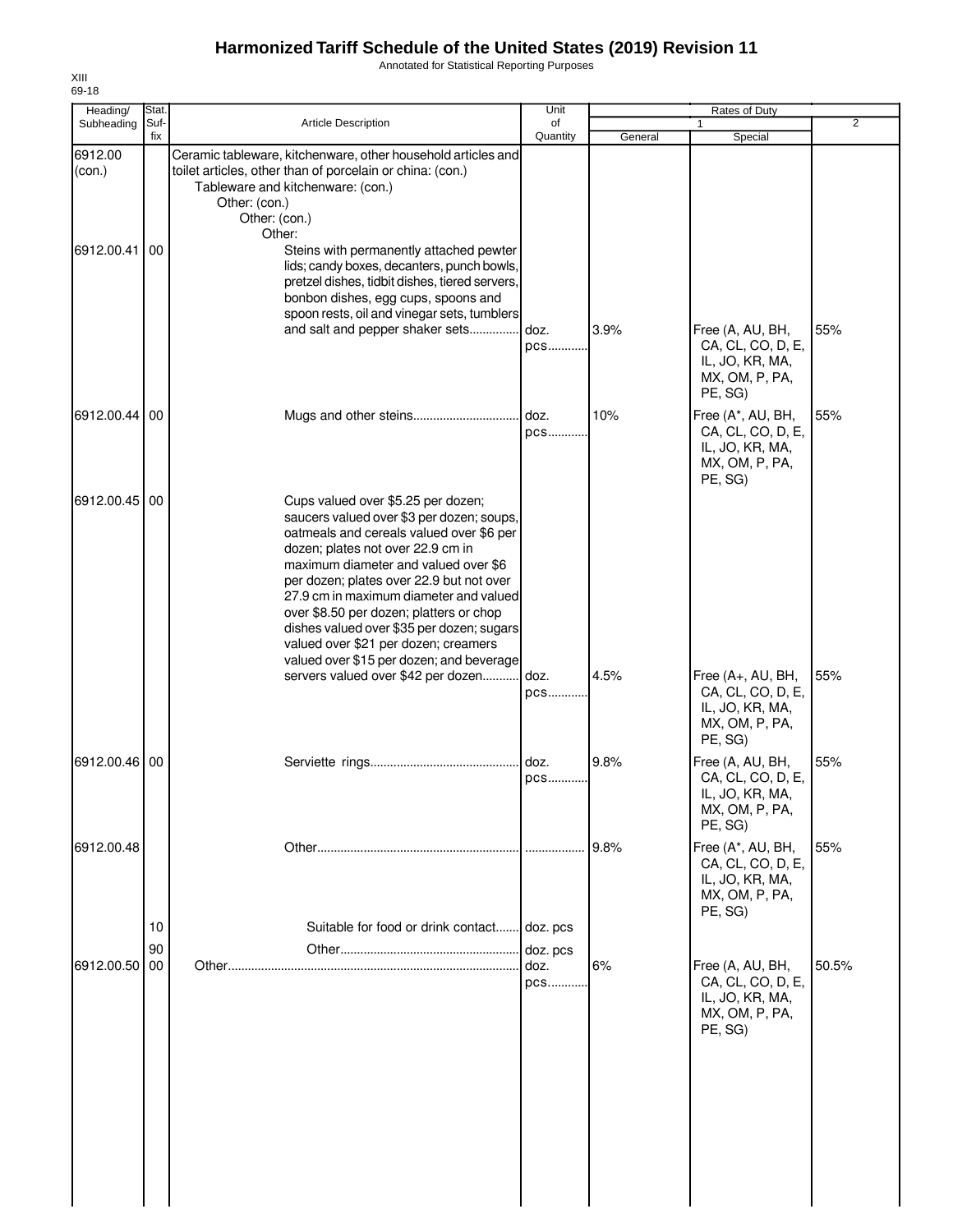Annotated for Statistical Reporting Purposes

| Heading/                                    | Stat        |                                                                                                                                                                                                                                         | Unit           |                                       | Rates of Duty                                                                          |                |
|---------------------------------------------|-------------|-----------------------------------------------------------------------------------------------------------------------------------------------------------------------------------------------------------------------------------------|----------------|---------------------------------------|----------------------------------------------------------------------------------------|----------------|
| Subheading                                  | Suf-<br>fix | <b>Article Description</b>                                                                                                                                                                                                              | of<br>Quantity | General                               | Special                                                                                | $\overline{2}$ |
| 6913<br>6913.10<br>6913.10.10 00            |             | Statuettes and other ornamental ceramic articles:<br>Of porcelain or china:<br>Statues, statuettes and handmade flowers, valued<br>over \$2.50 each and produced by professional<br>sculptors or directly from molds made from original |                |                                       |                                                                                        | 20%            |
| 6913.10.20                                  | 00          | Other:                                                                                                                                                                                                                                  | doz.<br>pcs    | 3.3%                                  | Free (A, AU, BH,<br>CA, CL, CO, D, E,<br>IL, JO, KR, MA,<br>MX, OM, P, PA,<br>PE, SG)  | 70%            |
| 6913.10.50 00                               |             |                                                                                                                                                                                                                                         | doz.           | Free                                  |                                                                                        | 70%            |
| 6913.90<br>6913.90.10 00                    |             | Other:<br>Statues, statuettes and handmade flowers, valued<br>over \$2.50 each and produced by professional<br>sculptors or directly from molds made from original                                                                      | pcs            |                                       |                                                                                        |                |
|                                             |             | Other:                                                                                                                                                                                                                                  |                |                                       |                                                                                        | 20%            |
| 6913.90.20                                  | 00          |                                                                                                                                                                                                                                         | <b>X</b>       | I Free                                |                                                                                        | 50%            |
| 6913.90.30                                  | 00          | Of earthenware, whether or not decorated, having<br>a reddish-colored body and a lustrous glaze, and<br>mottled, streaked or solidly colored brown to black                                                                             | doz.           | Free                                  |                                                                                        | 25%            |
|                                             |             |                                                                                                                                                                                                                                         | pcs            |                                       |                                                                                        |                |
| 6913.90.50<br>6914<br>6914.10<br>6914.10.40 | 00<br>00    | Other ceramic articles:<br>Of porcelain or china:<br>Ceramic ferrules of porcelain or china, not exceeding                                                                                                                              | doz.<br>pcs    | 6%                                    | Free (A*, AU, BH,<br>CA, CL, CO, D, E,<br>IL, JO, KR, MA,<br>MX, OM, P, PA,<br>PE, SG) | 51.5%          |
|                                             |             | 3 mm in diameter or 25 mm in length, having a fiber<br>channel opening and/or ceramic mating sleeves of                                                                                                                                 | <b>X</b>       | $\mathsf{I}$ Free $^\mathsf{1\prime}$ |                                                                                        | 60%            |
| 6914.10.80 00                               |             |                                                                                                                                                                                                                                         | doz.<br>pcs    | $9\%$ <sup>1/</sup>                   | Free (A, AU, BH,<br>CA, CL, CO, D, E,<br>IL, JO, KR, MA,<br>MX, OM, P, PA,<br>PE, SG)  | 60%            |
| 6914.90<br>6914.90.41                       | 00          | Other:<br>Ceramic ferrules of alumina or zirconia, not exceeding<br>3 mm in diameter or 25 mm in length, having a fiber<br>channel opening and/or ceramic mating sleeves of                                                             | <b>X</b>       | $\cdot$ Free $\frac{1}{2}$            |                                                                                        | 45%            |
| 6914.90.80 00                               |             |                                                                                                                                                                                                                                         | doz.<br>pcs    | $5.6\%$ <sup>2/</sup>                 | Free (A, AU, BH,<br>CA, CL, CO, D, E,<br>IL, JO, KR, MA,<br>MX, OM, P, PA,<br>PE, SG)  | 45%            |
|                                             |             |                                                                                                                                                                                                                                         |                |                                       |                                                                                        |                |